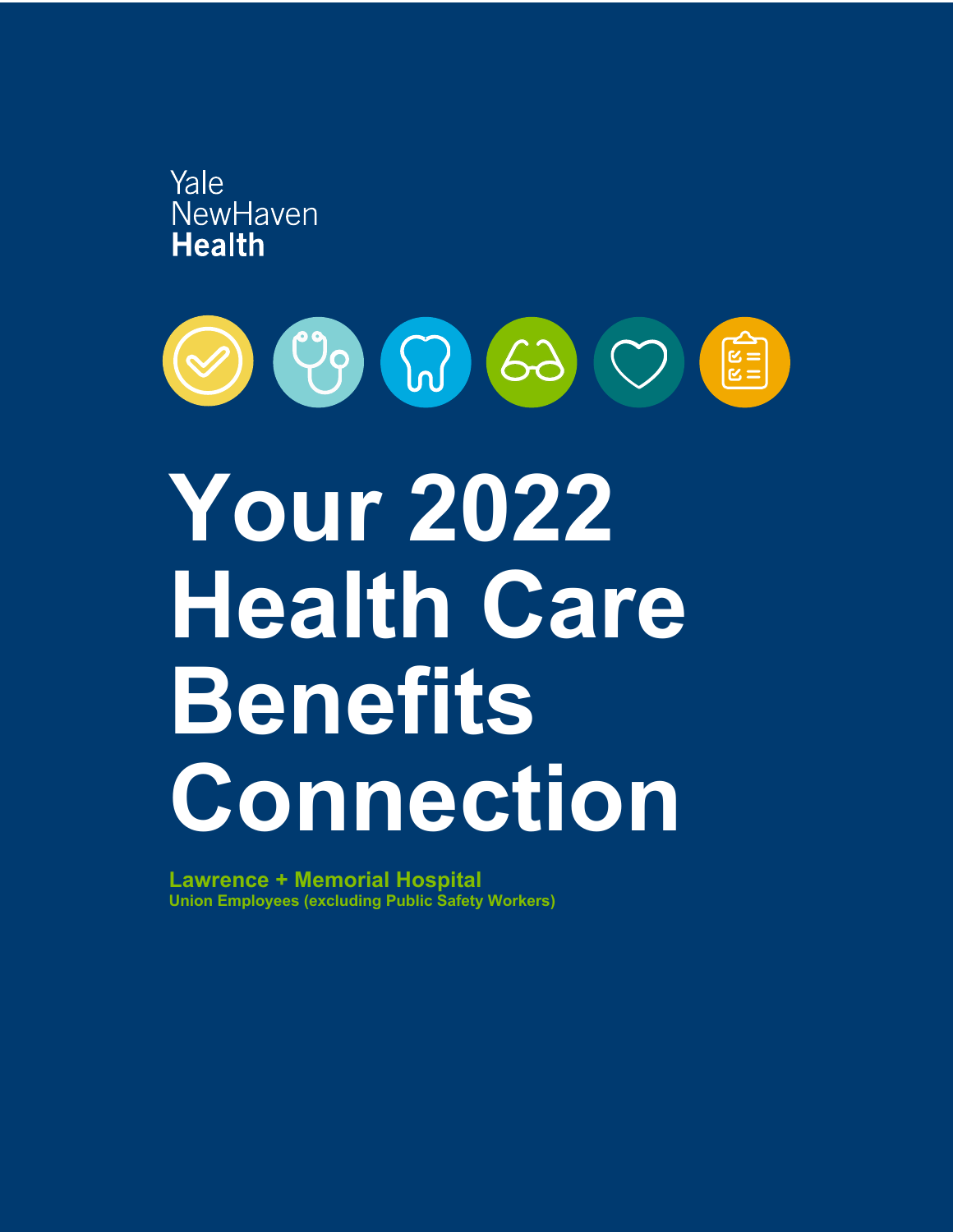### **What's Inside**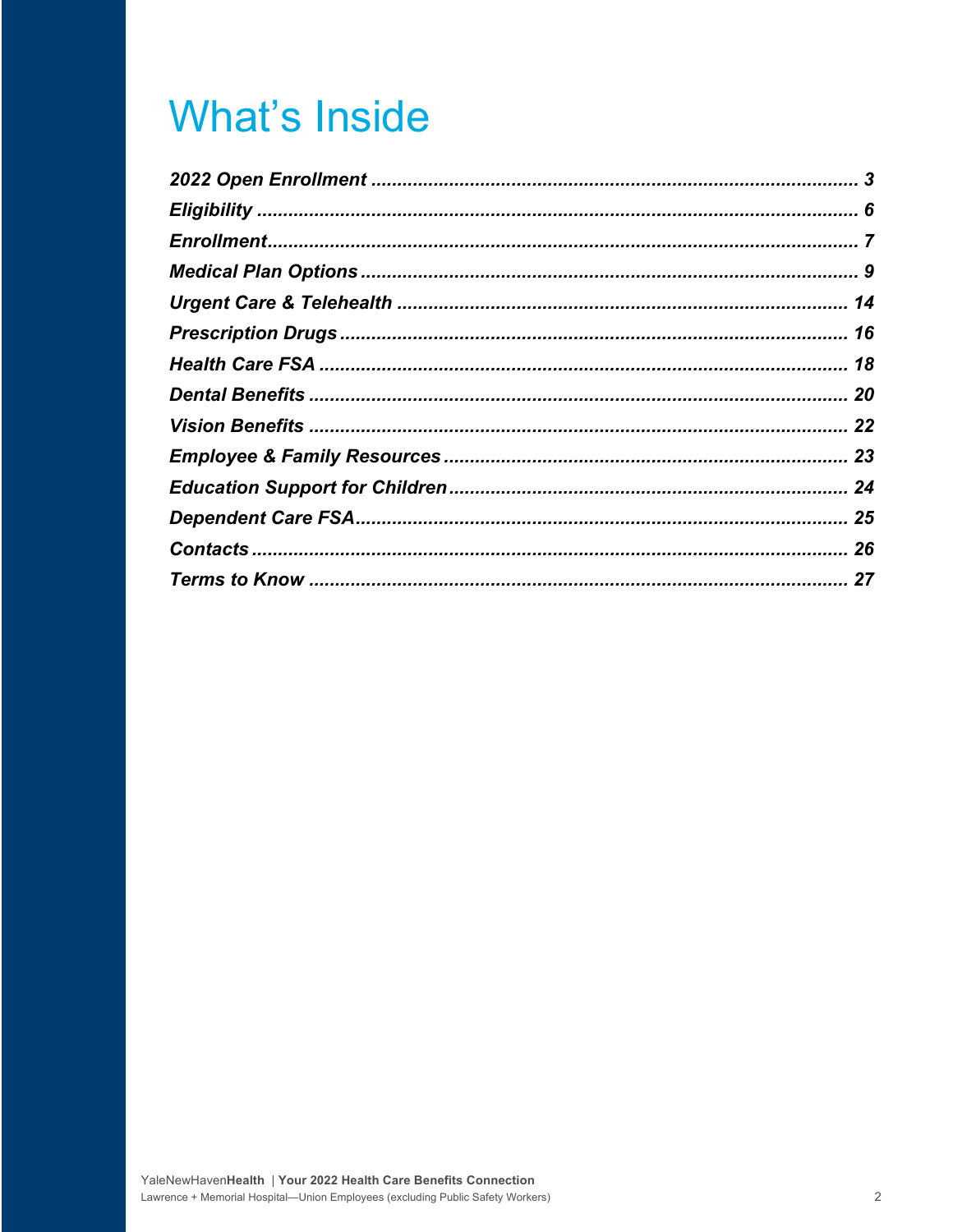### 2022 Open Enrollment

### Make a change October 25 – November 5, 5 p.m. ET

#### Time to make your 2022 benefit decisions.

The Open Enrollment period begins October 25. We encourage you to review your current benefit choices to make sure they will continue to meet your needs in 2022.

Open Enrollment is your once-a-year opportunity to make changes to your benefits so they continue to be the right fit for you and your family. Outside of experiencing a qualifying life event, it's the only time you can change plans or add or remove dependents.

#### **You only need to take action if:**

- You want to change your current benefit plan choices.
- You want to change or add coverage for family members.
- You want to participate in a Flexible Spending Account during 2022.
- You want to enroll in one of the voluntary benefit programs.

#### **If you don't take action by November 5:**

- You will not have a Health Care or Dependent Care Flexible Spending Account for 2022.
- You and any dependents currently on your plan will have the same medical, dental, and vision coverage for 2022, at the 2022 monthly premiums.
- If you waived coverage for 2021, your coverage will be waived for 2022.

#### Connect to your 2022 benefits

**HRConnect** Call Monday–Friday, 7:30 a.m.–5 p.m. ET 844-543-2147 Make a change for 2022: ynhhsbenefits.com

#### What You Need to Know

This year we are keeping things simple with just a few enhancements to the YNHHS Medical Plan, dental, and vision benefits, and there are no changes to the HDHP Medical Plan. Whether or not your plan is changing, we encourage you to take a moment to review your current benefit choices and coverage level to make sure they will continue to meet your needs in 2022.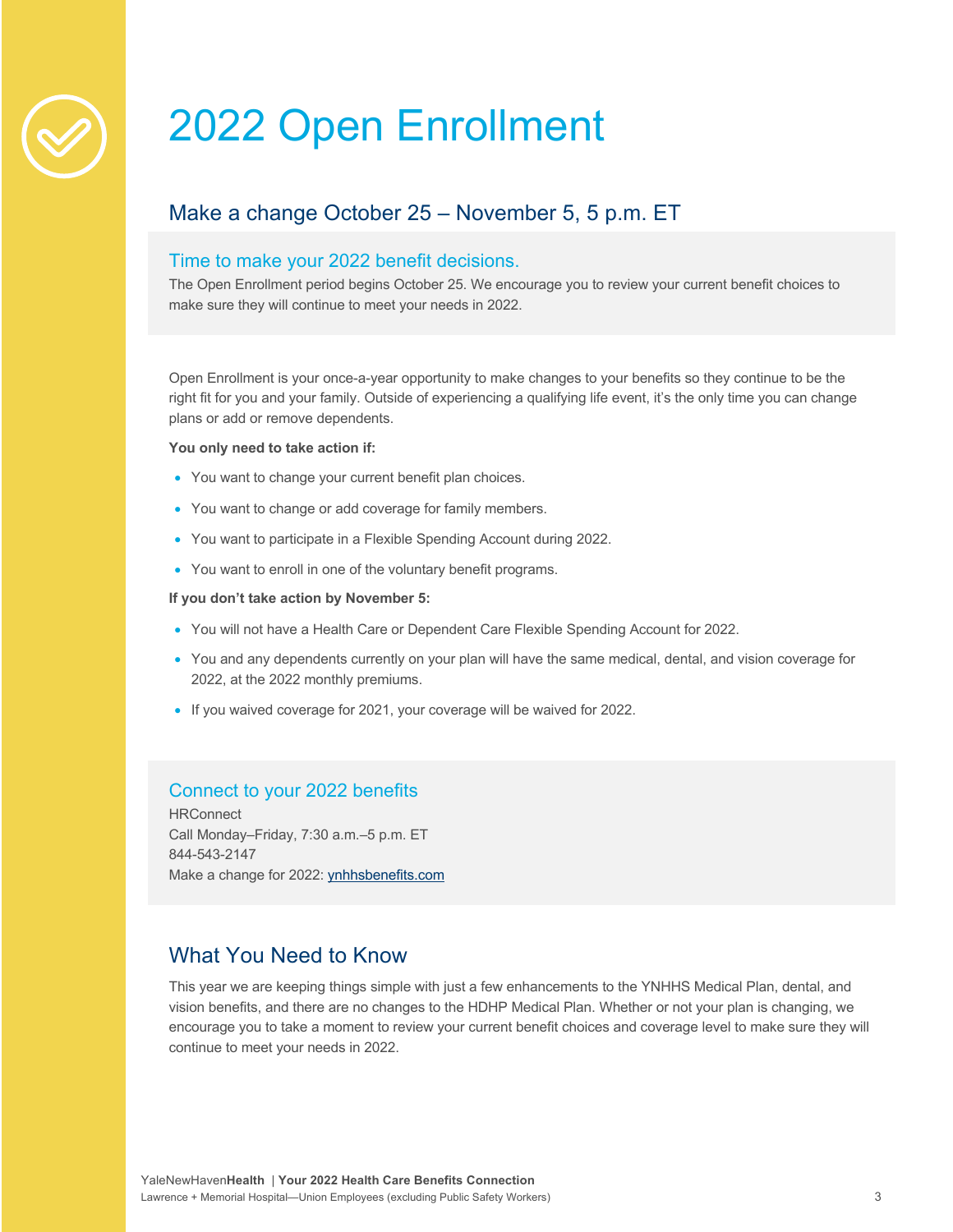

### What's Changing for 2022

- **HSA contribution limits** will increase to \$3,650 if you have individual coverage, and \$7,300 if you cover others, too. If you're age 55 or older, you can save an additional \$1,000 in catch-up contributions.
- **Health Care and Dependent Care FSA.** Due to a temporary pandemic relief rule, there is no limit on the Health Care and/or Dependent Care FSA balance you can roll over from 2021 into 2022. For example, if you have a \$700 balance in your Health Care FSA at the end of this year, you can carry it all over into 2022 (the usual limit is \$550).

#### What You Need to Do

- Review this information for your medical, dental, and vision plan options, and consider how your needs may be different for 2022.
- Add or remove dependents, as needed.
- Make your Dependent Care Flexible Spending Account and/or Health Care Flexible Spending Account contribution elections for 2022. Note: The temporary pandemic relief change removes limits on balance rollovers from 2021 to 2022.
- Make your Health Savings Account (HSA) contribution for 2022.
- Make a change to your benefit elections for 2022, if needed. You can return to the enrollment site at any time to change your elections between October 25 and November 5 at 5 p.m. ET.
- Print a copy of your enrollment confirmation and keep it for your records.

#### Things to Keep in Mind

- If you have a **Health Care FSA**, you have until March 31, 2022, to submit claims for 2021.
- If you are enrolled in the **HDHP Medical Plan**, it's important to remember that the \$2,000 individual annual deductible only applies to "employee only" coverage. If you cover anyone else under this plan, your annual deductible is \$4,000.
- **Don't skimp on care.** Although you may be tempted to put off a doctor's visit, it's always better to get care sooner, rather than later. Use your telehealth benefit to get the care you need, when you need it—without leaving home.
- **Plan for the unexpected** by providing additional financial security for your family. Through YNHH voluntary benefits, you can purchase group hospital indemnity, group legal, and group critical illness insurance at prices that are typically below market rates. You can also enroll in auto, home, and pet insurance, student loan refinancing, or identity theft protection at any time of the year.
- **It's a good idea to review your life insurance beneficiaries** every year, and make changes, as needed.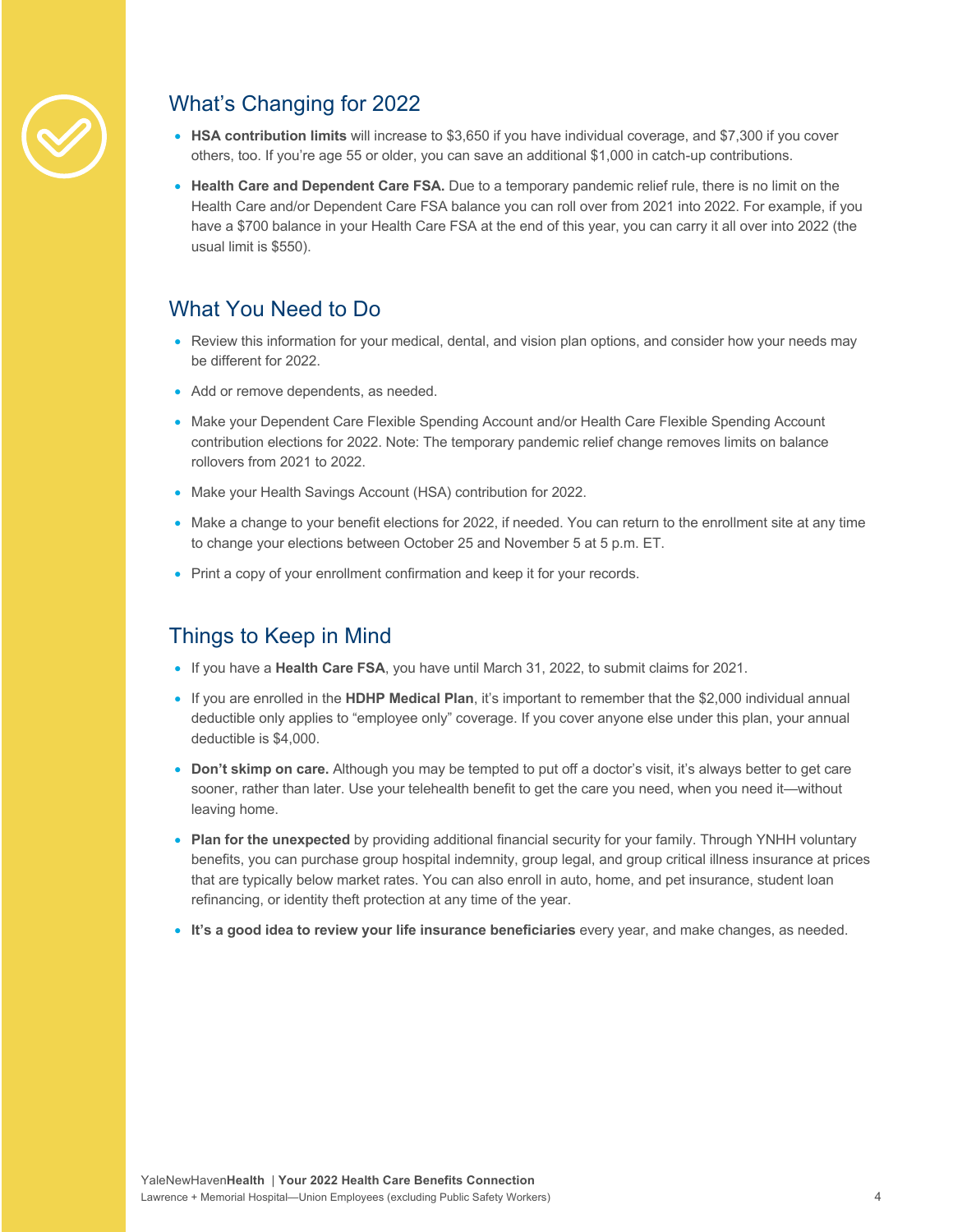

### If You Take No Action During Open Enrollment

- You will be unable to contribute to a Health Care or Dependent Care FSA or to the Health Savings Account (HSA) in 2022.
- You and any dependents you currently cover (if eligible) will be automatically enrolled in the same medical, dental, and vision plans you had in 2021.
- If you waived plan coverage in 2021, your coverage will remain waived in 2022.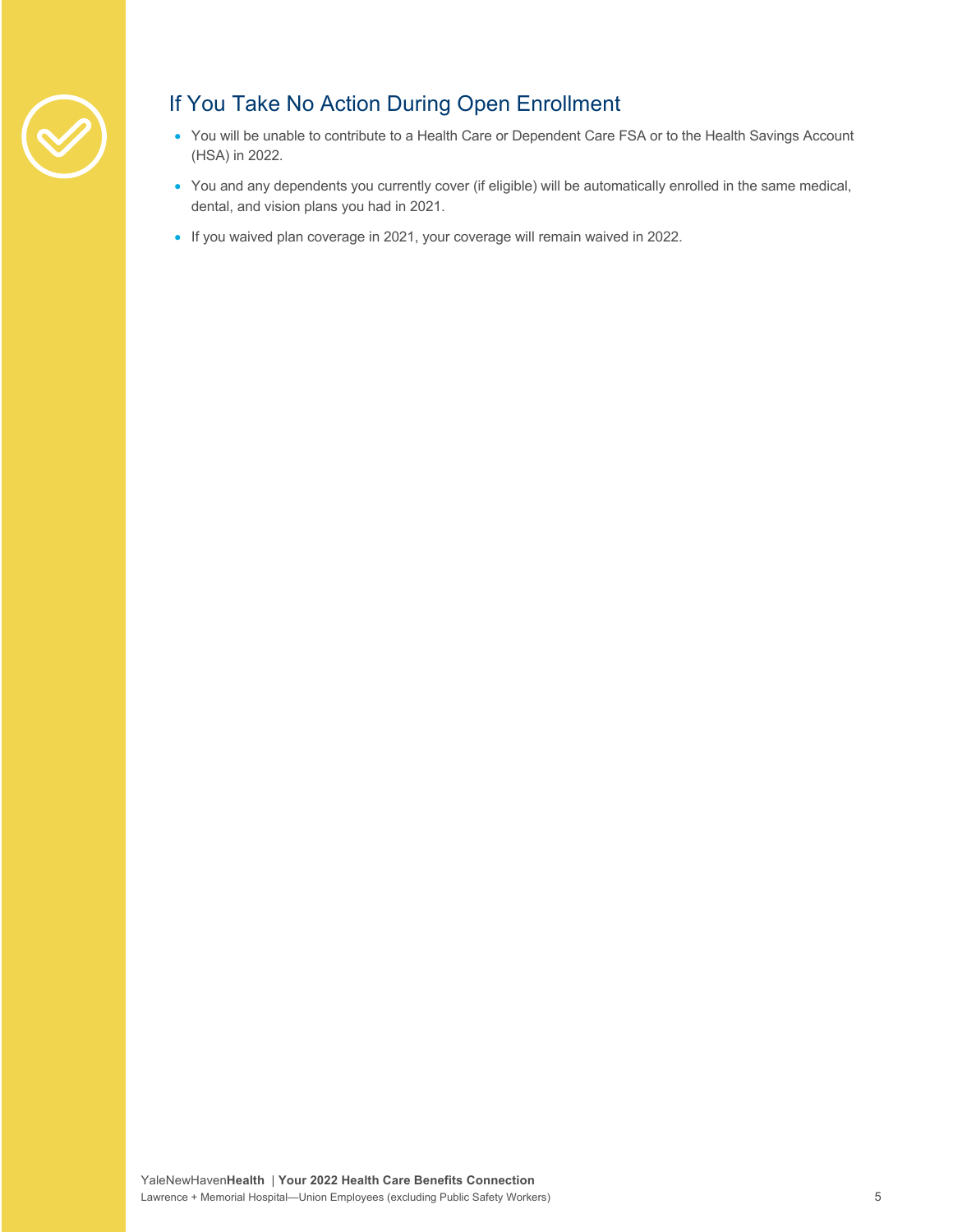

## **Eligibility**

#### **WHAT YOU NEED TO KNOW**

If you're eligible for benefits, you can enroll yourself, your spouse or domestic partner, and/or your dependent children in medical, prescription drug, dental, and vision coverage—plus other voluntary and financial benefits. Your benefits are effective on your first day of employment or the day you become benefits-eligible.

#### Who's Eligible for Coverage

You're eligible for benefits if you're a regular, full-time employee (36 or more hours per week) or a benefits-eligible part-time employee (generally 20–35 hours per week) of Lawrence + Memorial Hospital working under a collective bargaining agreement that provides for this plan of benefits.

If you're eligible, you can also enroll:

- Your legal spouse
- Your domestic partner
- Your dependent children under age 26:
	- Biological children
	- Stepchildren
	- Adopted children, including those placed for adoption
	- Foster children
	- Any children for whom you are responsible per a court order
- Your dependent children over age 26, if fully dependent on you for support due to a disability and covered by you prior to age 26

#### **Supporting documentation required for dependents**

To enroll your dependents, you'll need to provide applicable supporting documentation such as a marriage certificate, birth certificate, court order, or federal income tax return. For details, visit HRConnect.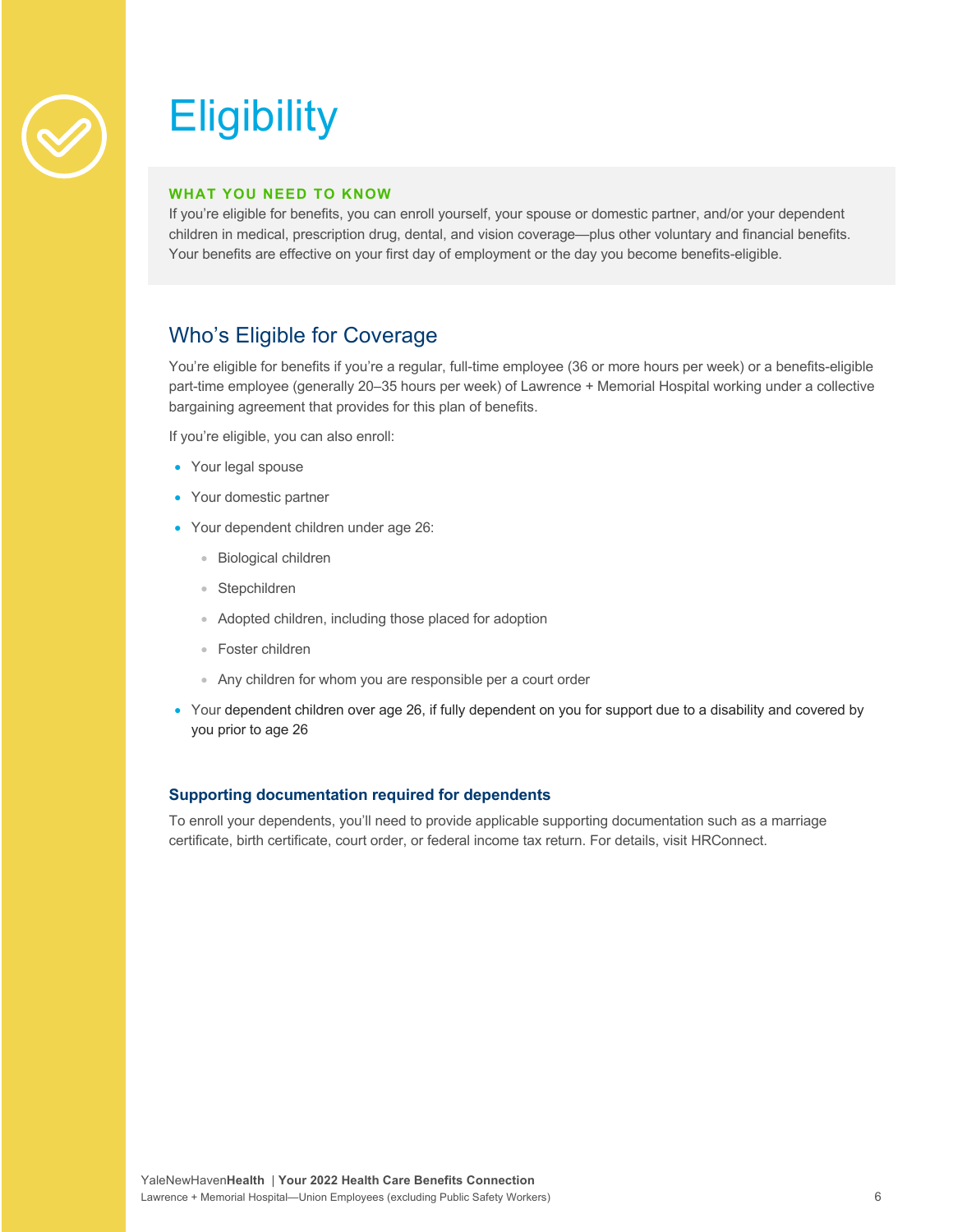### **Enrollment**

#### What you need to know

As a new employee, you must enroll in benefits within 30 days, or you and your dependents will have no medical, prescription drug, dental, or vision coverage. You'll have to wait until the next open enrollment period to elect these benefits, unless you experience a qualifying life event.

Don't forget—you'll need supporting documentation to enroll your dependents.

### When to Enroll

Enroll for the following benefits within 30 days of your first day on the job, during the annual open enrollment period, or within 31 days of experiencing a qualifying life event:

- Medical coverage
- Limited-Purpose Health Care Flexible Spending Account
- Prescription drug coverage
- Group legal plan (voluntary benefit)
- Dental coverage
- Hospital indemnity coverage (voluntary benefit)
- Vision coverage
- Group critical illness insurance (voluntary benefit)

#### **Enroll at any time for:**

- Auto and home insurance (voluntary benefit)
- Pet insurance (voluntary benefit)
- Identity protection (voluntary benefit)
- Student loan refinancing program (voluntary benefit)

Learn more about the voluntary benefits you can choose. To enroll, call **866-874-2837** or visit the voluntary benefits website (ynhhsvoluntarybenefits.com)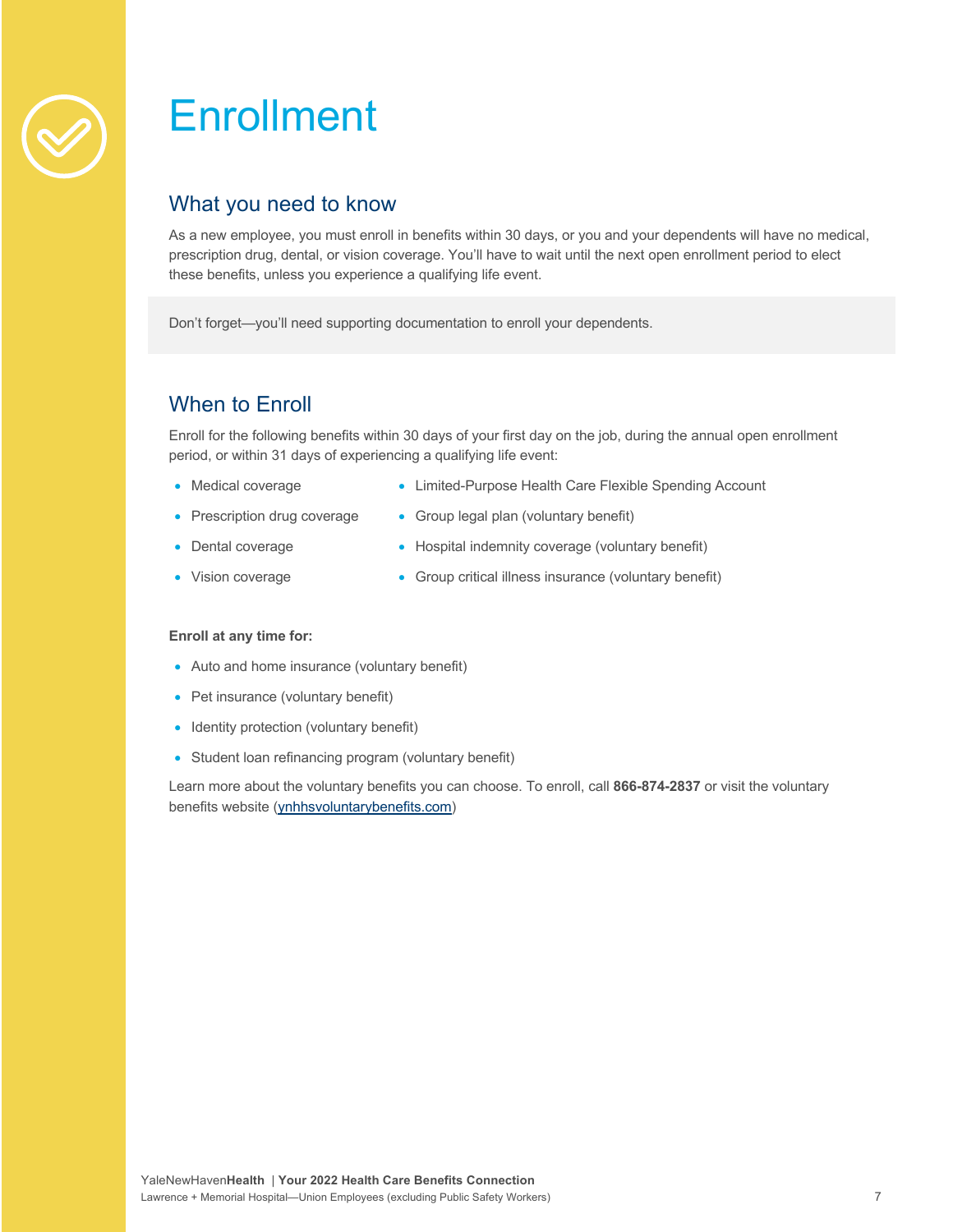

### When Changes Are Allowed

After you enroll, you can make changes only during annual open enrollment or within 31 days of experiencing a qualifying life event:

- Marriage
- Divorce
- Childbirth/adoption
- Coverage loss or gain

You must submit documentation that supports the event.

#### How to Enroll

To enroll or make changes to your benefits, visit bswift (www.ynhhsbenefits.com), our secure, online enrollment website. You'll be prompted to enter your YNHHS username and password. If you run into problems, call HRConnect at **844-543-2147**.

Need more info first? You'll find details at HRConnect (ynhhs.org/hrconnect).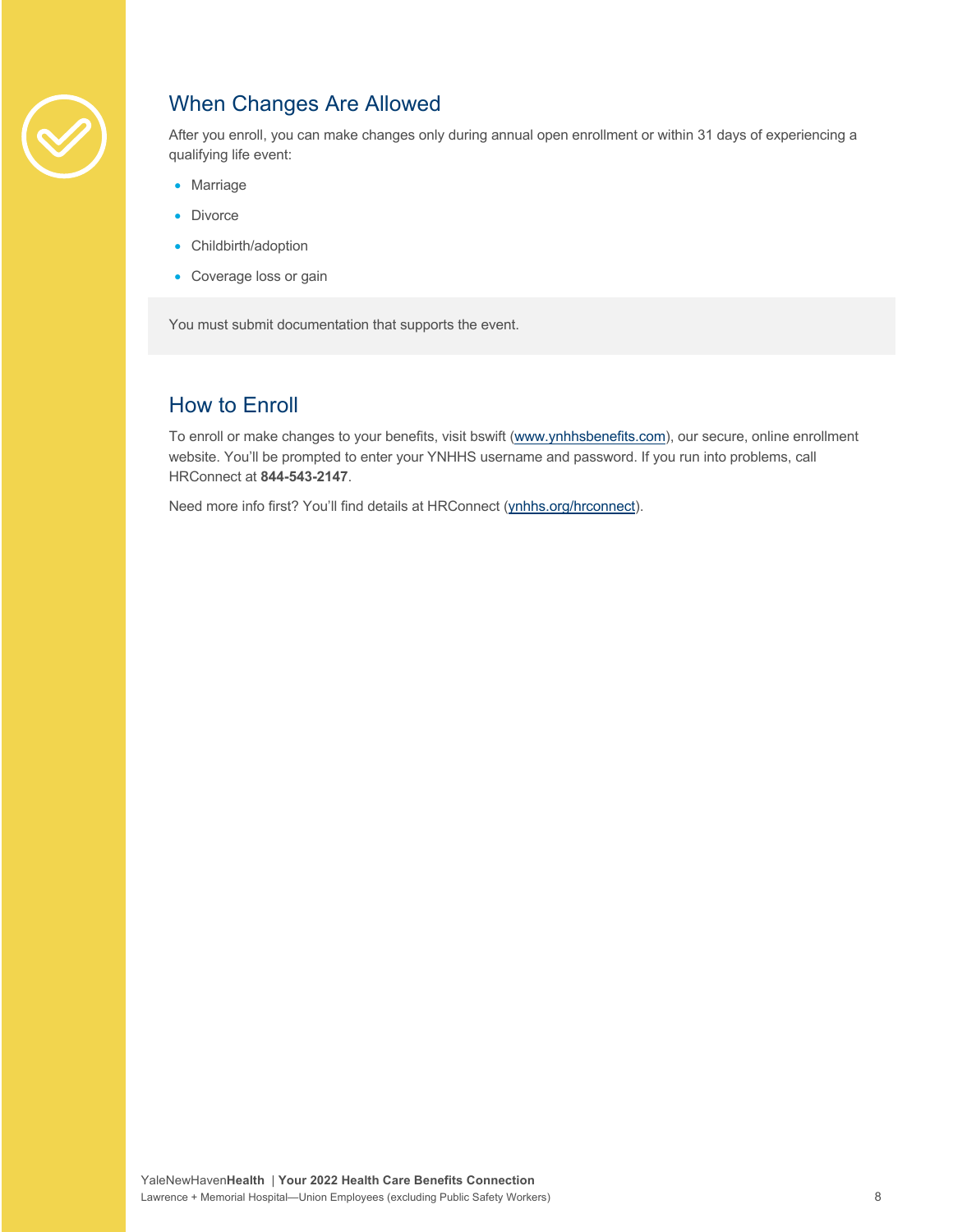## Medical Plan Options

#### **WHAT YOU NEED TO KNOW**

You have two High-Deductible Health Plan (HDHP) options: the HDHP with Health Savings Account (HSA), or the HDHP with Healthcare Reimbursement Account (HRA). Both plans are administered by Anthem Blue Cross and Blue Shield. You can select the HDHP with HRA only if you have Medicare or TRICARE. With both plans, you pay the full cost of care until you meet your annual deductible. Your HSA or HRA can help you cover those costs.

#### How the Plans Work

Your medical plan is designed to help keep you and your family healthy. Used in tandem with your other benefits—including dental and vision coverage and services offered through the integrated employee assistance and work/life program—it's also here to support you when you need care.

You may choose to waive medical coverage if you're covered by another plan or your spouse is a YNHHS employee.

Under both HDHP plans:

- Your coverage is identical.
- You pay nothing for preventive care—including some preventive tests and prescription medications—when you use network providers.
- You pay the full cost of care until you meet your annual deductible, after which the plan begins to share costs with you.
- You pay discounted rates when you use providers and facilities in the Yale New Haven Health System and Anthem PPO network.
- You have mental health and substance abuse benefits.
- Special rules apply when you or your covered dependents are covered by more than one plan.
- There's a combined annual deductible for medical and prescription services. Until the deductible is met, your eligible medical and prescription drug costs are applied against the deductible.

**The difference between the plans?** Only the account that comes with them—the HSA or HRA.

#### Health Savings Account

The Health Savings Account (HSA) is a special account that you contribute to on a pretax basis through payroll deductions. Your employer contributes to it, too. You can use the money in your HSA to cover your health care expenses until you reach your annual deductible and the plan begins to share those costs with you. **The HSA is not available to you if you are currently enrolled in Medicare or TRICARE.**

When you enroll for the HDHP with HSA, you will receive a welcome packet from HSA Bank, our HSA administrator. Follow the instructions to open your account.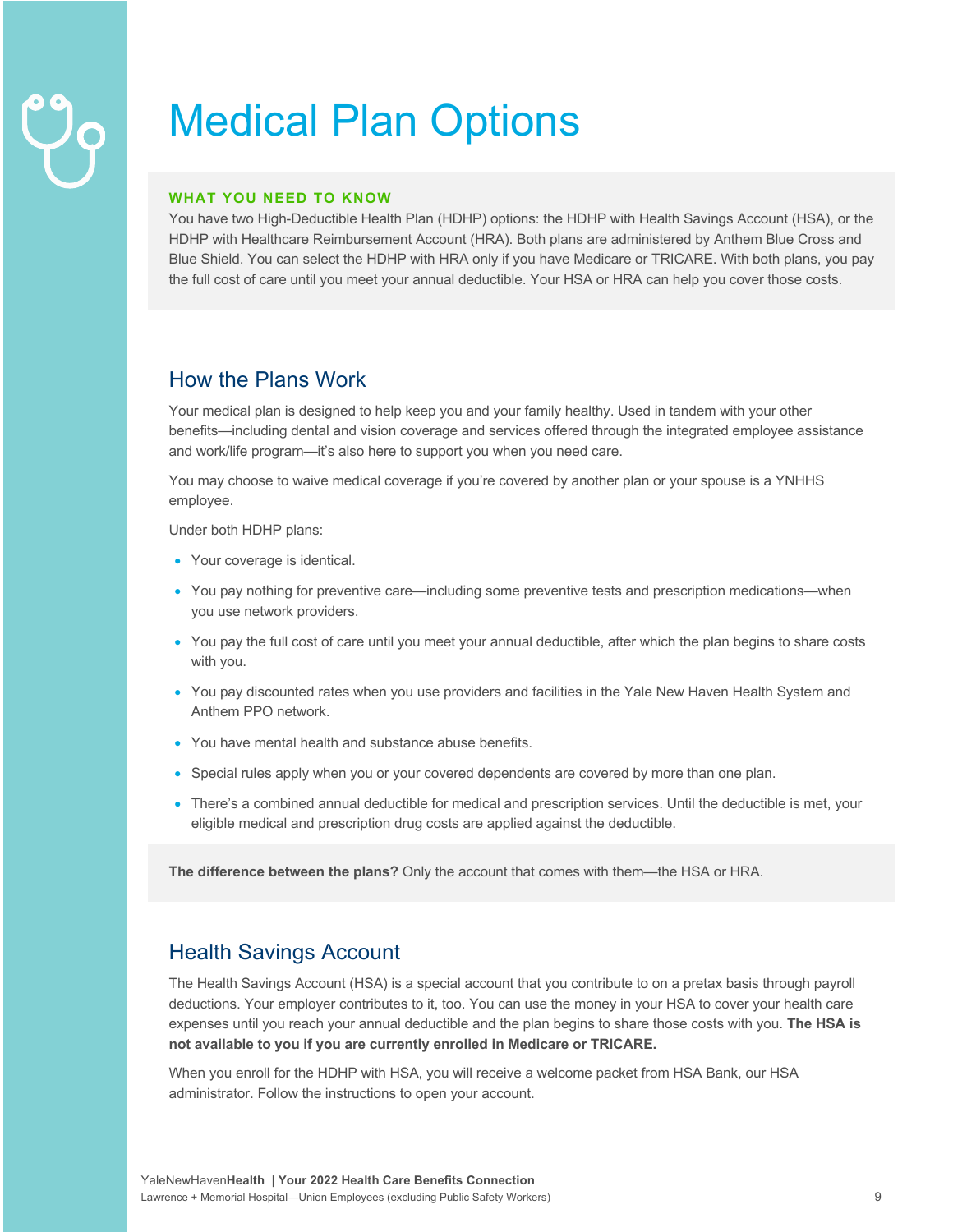

After you meet your deductible, you can use your HSA to cover any coinsurance.

- For 2022, you can contribute up to \$3,650 in your HSA if you have individual coverage and \$7,300 if you're covering others, too. And if you're 55 or older, you can contribute an additional catch-up contribution of \$1,000. Keep in mind your employer's contribution, if any, when making your election. Total contributions to your account cannot exceed these IRS maximums.
- Your HSA contributions reduce your taxable income.
- Any unused funds roll over year after year, earning interest along the way.
- The money in your HSA is yours to use forever on qualified health expenses—even if you change employers or health plans, or retire.
- Once your balance reaches \$1,000, you have the opportunity to invest it for potential growth.

**Note:** You also have the option of opening your HSA at a financial institution of your choice. However, unlike an account opened with HSA Bank, you will not be able to fund your HSA through direct payroll contributions, nor will you receive your employer's contribution.

#### Healthcare Reimbursement Account

The Healthcare Reimbursement Account (HRA) is a special account to which your employer contributes to help you cover the cost of your health care expenses. You can use these funds to cover your costs as you reach your annual deductible. **The HRA is available only to employees enrolled in Medicare or TRICARE.**

- As you receive services throughout the year, you pay out of pocket for expenses like coinsurance, copays, and other services, and then get reimbursed from your HRA up to the amount of your existing balance.
- Once you've met your annual deductible, you may pay coinsurance for the care you receive; the plan will cover the rest.
- You can use the HRA only while you are enrolled in this plan. You cannot take the money with you if you change plans or employers.
- You cannot contribute to your HRA.

#### How much you pay depends on the provider or facility you choose:

#### **YNHHS Facilities**

When you use the following YNHHS facilities, you'll pay coinsurance after you've met your annual deductible, and you'll generally pay less for covered services:

- Bridgeport Hospital
- Westerly Hospital
- Greenwich Hospital
- 
- Yale New Haven Care Continuum (Grimes Center)
- Lawrence + Memorial Hospital
- Yale New Haven Hospital
- Northeast Medical Group

#### **Anthem PPO Providers**

When you choose to receive care from an Anthem Century Preferred Network provider:

• You'll need to meet your annual deductible (\$2,000 individual/\$4,000 family) before the plan begins to share the cost of your care.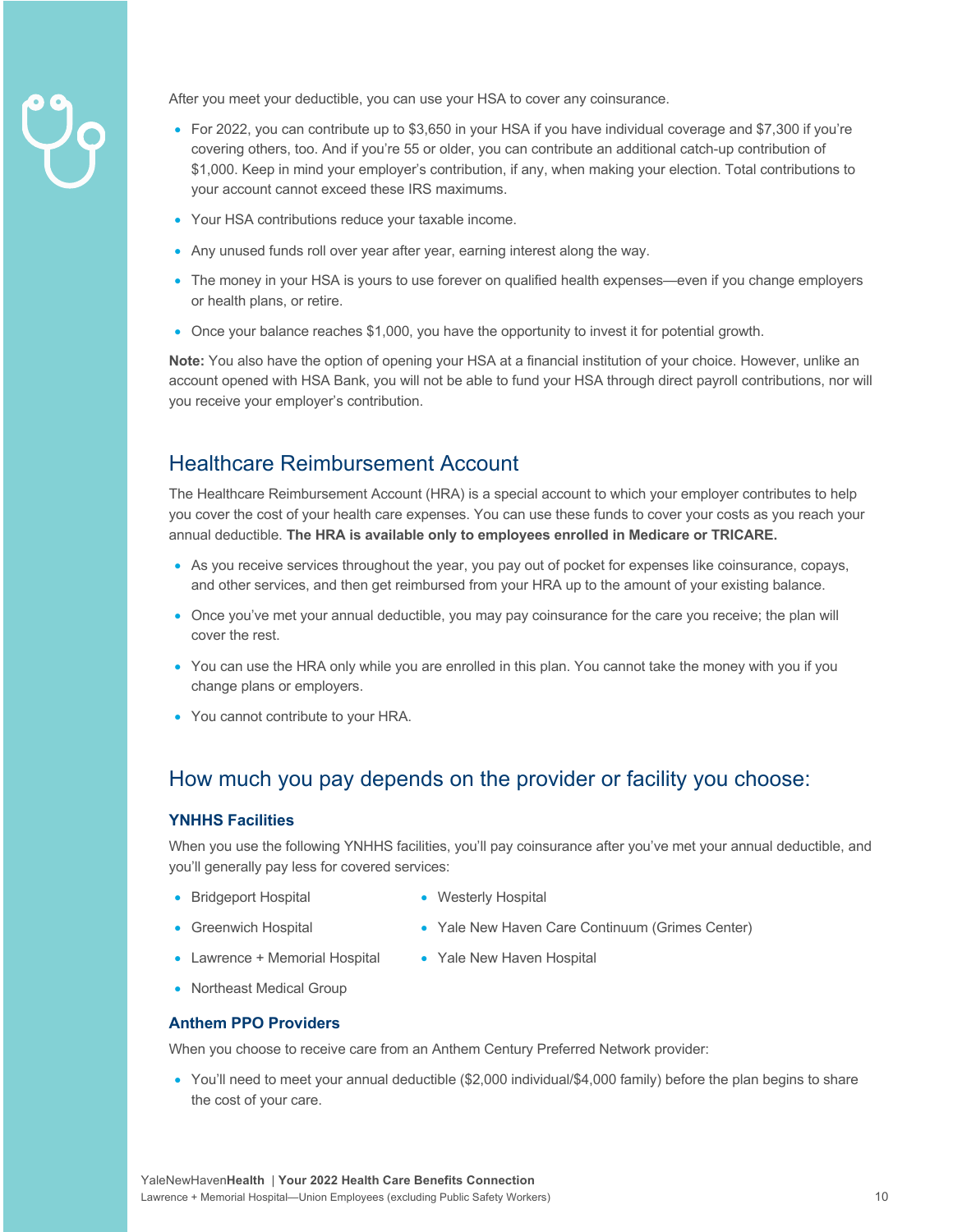- 
- After you meet your deductible, you'll pay 20% coinsurance for care until you reach your annual out-of-pocket maximum.
- Once you meet your annual out-of-pocket maximum, the plan will pay 100% of covered expenses through that calendar year.

To find a provider in the Anthem Century Preferred Network, visit the Anthem website (http://anthem.com/) or call **888-266-2896**.

#### **Out-of-Network Providers**

When you use a provider or facility that is not in the Anthem Century Preferred Network:

- You'll pay the most for care.
- Anthem will pay a maximum allowable amount (MAA).
- You will be responsible for costs up to your annual deductible, coinsurance, and any difference between the MAA and the amount billed by the provider.
- You'll need to file a claim for the care to be covered. Payments will be made directly to the provider unless you submit a bill showing you've paid it already.

#### What You Pay for Care

| <b>Plan Feature</b>                                                                                                                                  | <b>YNHHS Facility</b>                  | <b>Anthem PPO Provider</b>             | <b>Out-of-Network Provider</b>         |
|------------------------------------------------------------------------------------------------------------------------------------------------------|----------------------------------------|----------------------------------------|----------------------------------------|
| <b>Annual Deductible*</b>                                                                                                                            | Individual: \$2,000<br>Family: \$4,000 | Individual: \$2,000<br>Family: \$4,000 | Individual: \$2,000<br>Family: \$4,000 |
| <b>Out-of-Pocket Maximum</b>                                                                                                                         | Individual: \$3,000<br>Family: \$6,000 | Individual: \$3,000<br>Family: \$6,000 | Individual: \$4,000<br>Family: \$8,000 |
| <b>Member Coinsurance After</b><br><b>Deductible</b>                                                                                                 | 0% after deductible                    | 20% after deductible                   | 40% after deductible                   |
| <b>Preventive Care Exams</b>                                                                                                                         | 0%, deductible waived                  | 0%, deductible waived                  | 40% after deductible                   |
| <b>Office Visits</b>                                                                                                                                 | 0% after deductible                    | 0% after deductible                    | 40% after deductible                   |
| <b>Diagnostic Services</b><br><b>Performed in Hospital</b><br>(Lab, x-ray, MRI, PET, CAT<br>scan, nuclear cardiology)                                | 0% after deductible                    | 20% after deductible                   | 40% after deductible                   |
| <b>Diagnostic Services</b><br><b>Performed in Office</b><br>(Lab, x-ray, MRI, PET, CAT<br>scan, nuclear cardiology)                                  | 0% after deductible                    | 0% after deductible                    | 40% after deductible                   |
| <b>Rehabilitation Therapy</b><br>Performed in Hospital <sup>1</sup><br>(Physical, speech,<br>occupational, chiropractic,<br>cardiac rehab)           | 0% after deductible                    | 20% after deductible                   | 40% after deductible                   |
| <b>Outpatient Rehabilitation</b><br><b>Therapy Performed in</b><br>Office $2$<br>(Physical, speech,<br>occupational, chiropractic,<br>cardiac rehab) | 0% after deductible                    | 0% after deductible                    | 40% after deductible                   |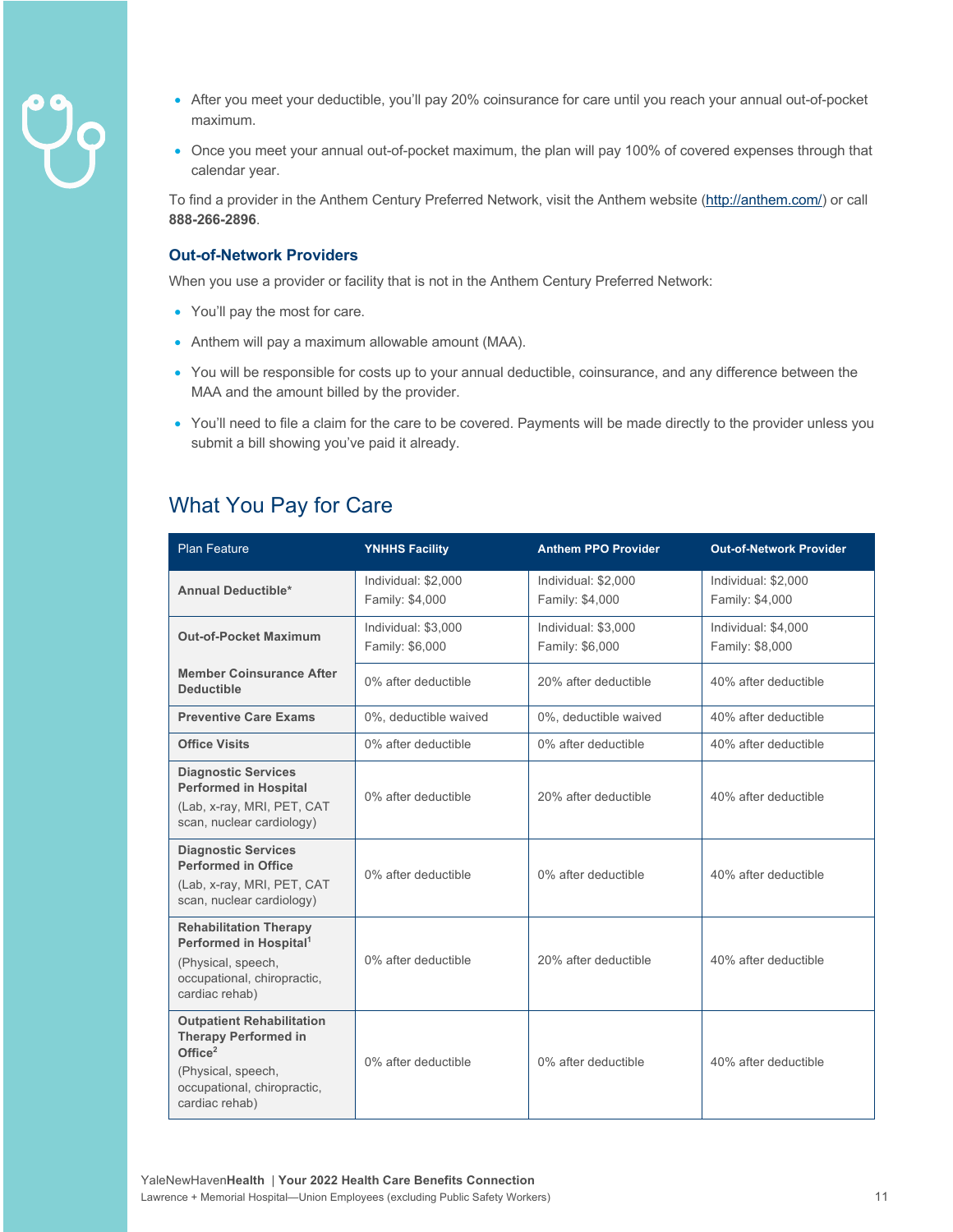| <b>Plan Feature</b>                                                                                 | <b>YNHHS Facility</b>             | <b>Anthem PPO Provider</b>                 | <b>Out-of-Network Provider</b> |
|-----------------------------------------------------------------------------------------------------|-----------------------------------|--------------------------------------------|--------------------------------|
| <b>Emergency Care</b><br>(Emergency room; copay<br>waived if admitted)                              | \$100 copay after deductible      | \$200 copay after deductible               | \$200 copay after deductible   |
| <b>Urgent Care</b><br>(Walk-in and urgent care<br>centers)                                          | 0% after deductible               | 20% after deductible                       | 40% after deductible           |
| <b>Ambulance Services</b><br>(Hospital-owned)                                                       | n/a                               | 20% after deductible                       | 40% after deductible           |
| <b>Ambulance Services</b><br>(Not hospital-owned)                                                   | n/a                               | 0% after deductible                        | 40% after deductible           |
| <b>Telehealth</b>                                                                                   | OnDemand<br>\$49 after deductible | LiveHealth Online<br>\$49 after deductible | n/a                            |
| <b>Outpatient Surgery</b><br><b>Performed in Hospital</b><br><b>Ambulatory Care Center</b>          | 0% after deductible               | 20% after deductible                       | 40% after deductible           |
| <b>Inpatient Surgery</b><br>(Semi-private room and<br>board)                                        | 0% after deductible               | 20% after deductible                       | 40% after deductible           |
| <b>Outpatient Mental</b><br><b>Health/Substance Abuse</b><br><b>Services Performed in</b><br>Office | 0% after deductible               | 0% after deductible                        | 40% after deductible           |
| <b>Inpatient Mental</b><br><b>Health/Substance Abuse</b><br><b>Services</b>                         | 0% after deductible               | 0% after deductible                        | 40% after deductible           |
| <b>Skilled Nursing Facility<sup>3</sup></b>                                                         | 0% after deductible               | 20% after deductible                       | 40% after deductible           |
| Durable Medical Equipment <sup>4</sup>                                                              | n/a                               | 20% after deductible                       | 40% after deductible           |

\* The \$2,000 individual annual deductible only applies to "employee only" coverage. If you cover anyone else under this plan, your annual deductible is \$4,000.

<sup>1</sup> Inpatient rehabilitative services are limited to 100 days per member per year.

<sup>2</sup> Physical, speech, and occupational therapy visits are limited to a combined total of 60 visits per member per calendar year. For physical therapy<br>and occupational therapy, prior authorization is required after the firs year.

<sup>3</sup> Skilled nursing facility services are limited to 100 days per calendar year.

<sup>4</sup> You must use a participating provider to be covered for durable medical equipment and prosthetic devices.

For additional details about covered services, visit HRConnect to view the summary plan description (SPD).

To see employee premium contributions for the medical plan, visit ynhhsbenefits.com.

#### When to Connect with Anthem

For a medical stay and/or service preauthorization, call **800-238-2227** (in Connecticut) or **800-248-2227** (out of state). For behavioral health or substance abuse stays, call **800-934-0331**.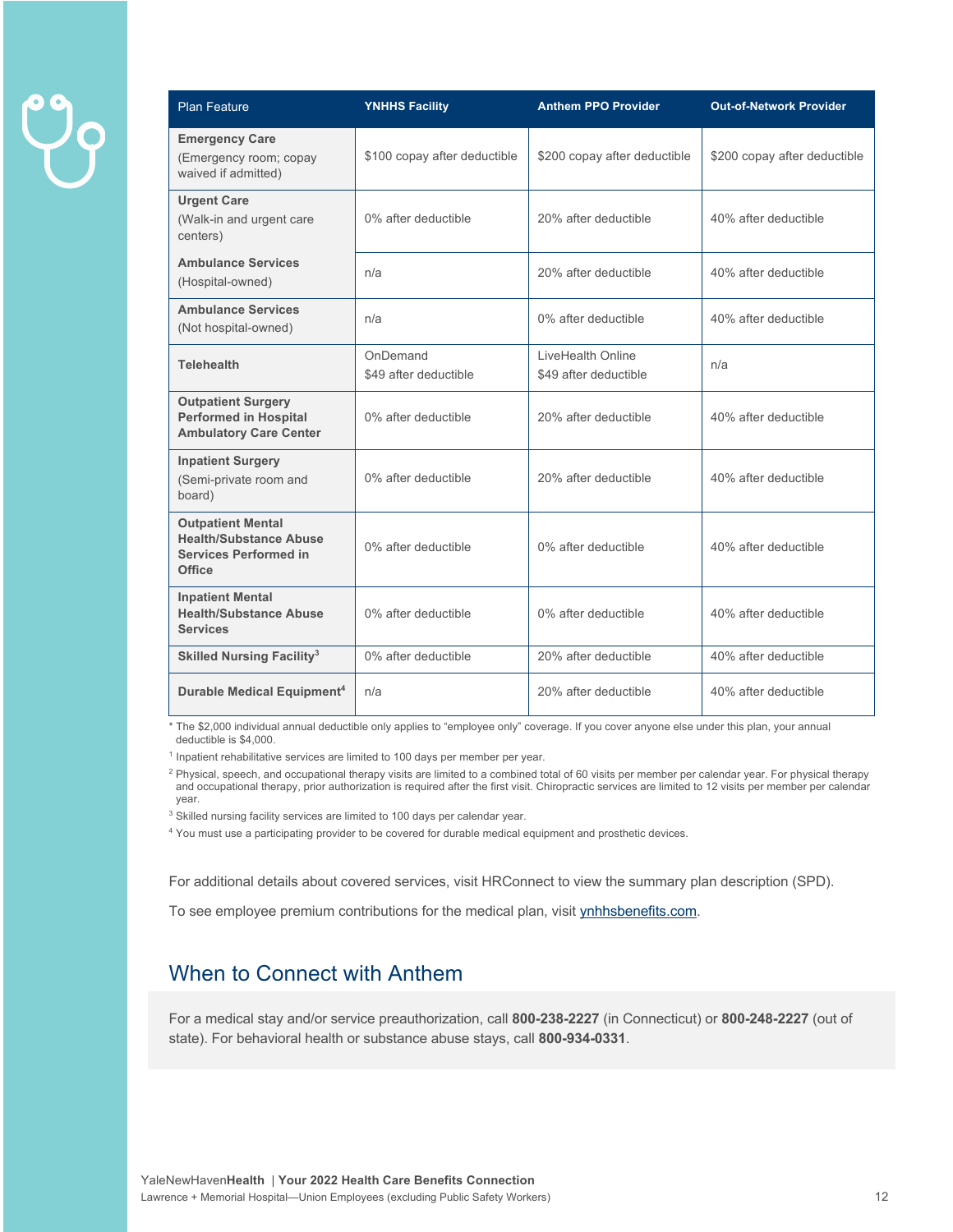

Before receiving any of the following services, you must call Anthem for preauthorization. Otherwise, your benefits will be reduced.

- **Inpatient stays** in a hospital, skilled nursing facility, hospice facility, subacute care or acute rehabilitation facility, or a behavioral health or substance abuse treatment center (CALL at least 24 hours before the start of your stay)
- **High-cost diagnostic imaging services** prescribed by an out-of-network provider
- **Organ/tissue transplants,** including evaluation, donor search, organ procurement/tissue harvest, or transplant

For admissions following emergency or urgent care, you, your representative, or your doctor must call Anthem within 48 hours of admission.

#### **If you do not precertify for the services above:**

- Benefits for inpatient stays will be reduced by \$200.
- Benefits for doctor fees will be reduced by 25%.

You can also connect with Anthem to:

- Find a provider in the Anthem Century Preferred Network
- Resolve insurance claim and billing issues
- Ask questions about preventive and/or diagnostic care
- Get general health information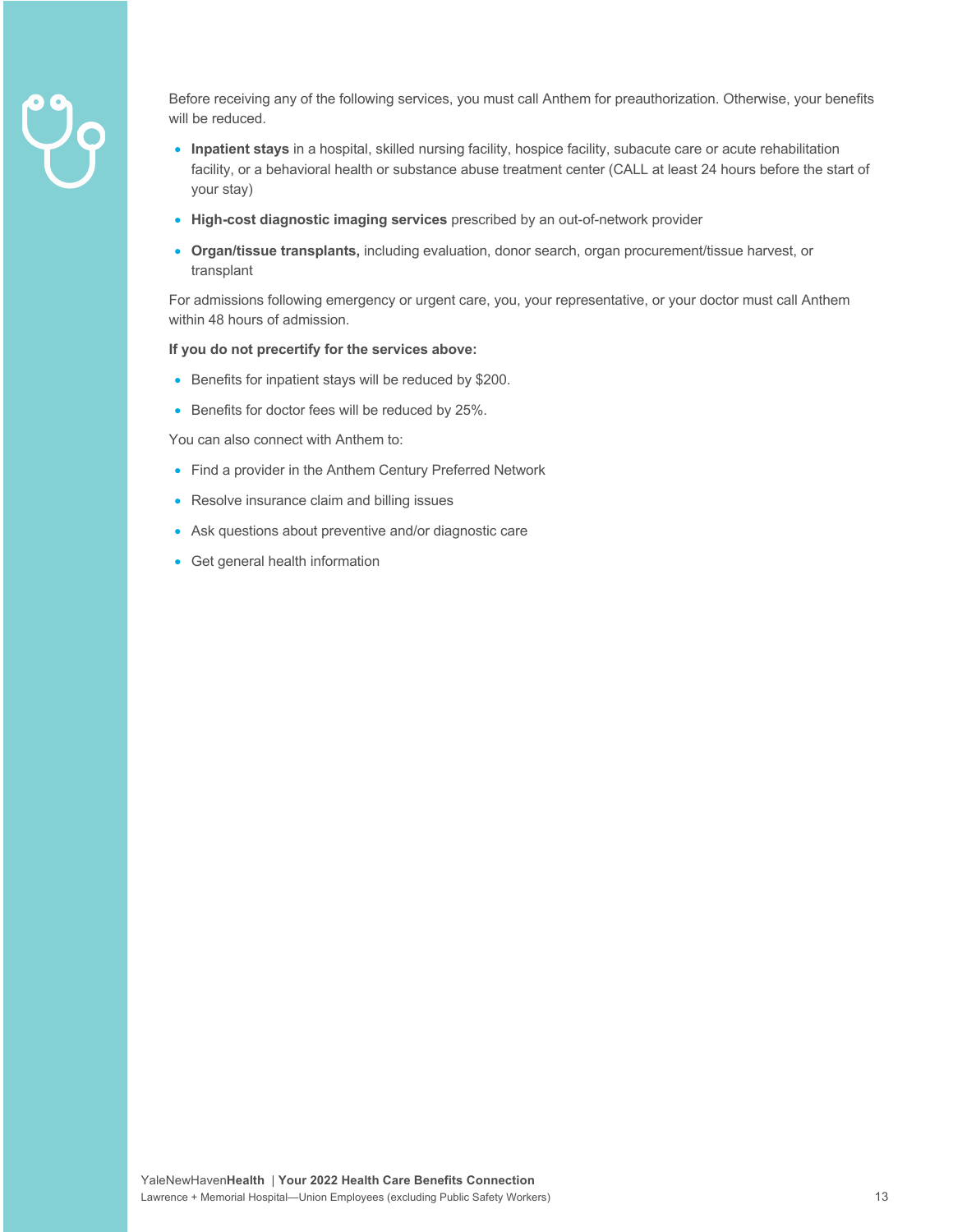## Urgent Care & Telehealth

#### **WHAT YOU NEED TO KNOW**

Can't wait to see a doctor? Urgent care and telehealth services help you quickly connect with affordable care.

#### Urgent Care

When you need immediate care for an illness or injury, you can visit the nearest YNHHS walk-in facility or a PhysicianOne Urgent Care center (CT locations only). To locate an urgent care center close to you, visit HRConnect and search for "urgent care."

Once you meet your annual deductible, you'll pay nothing when visiting a YNHHS facility; you'll pay more if you use other providers.

#### **Telehealth**

Telehealth is an ideal alternative for immediate treatment of an illness or injury when you can't get to a doctor's office or urgent care center.

You and your covered family members can visit a doctor virtually, wherever you are, whenever you need care via phone, tablet, or computer. If you need medication, the doctor can even send a prescription to your pharmacy (in Connecticut, New York, Massachusetts, and Rhode Island).

Use the telehealth services below to connect to care outside the usual office hours. **Telehealth is not an alternative to emergency care for a life-threatening condition.** 

#### **OnDemand**

See one of our own Northeast Medical Group (NEMG) providers weekdays from 7 a.m. to 7 p.m. ET, excluding holidays. To get started, download the MyChart mobile app.

**The NEMG providers you see OnDemand can:**

- Diagnose symptoms
- Order testing
- Prescribe medication
- Send prescriptions to the pharmacy of your choice in Connecticut, New York, Massachusetts, and Rhode Island.

If you've already met your annual deductible, you'll pay a \$49 copay to use OnDemand. OnDemand does not cover pediatric services. Find more information about OnDemand at HRConnect.

#### **How It Works**

- 1. Register with MyChart online at ynhhs.org/ondemand or through the mobile app.
- 2. Schedule your OnDemand visit. You'll get reminder emails, phone calls, and app pushes to remind you of your upcoming visit.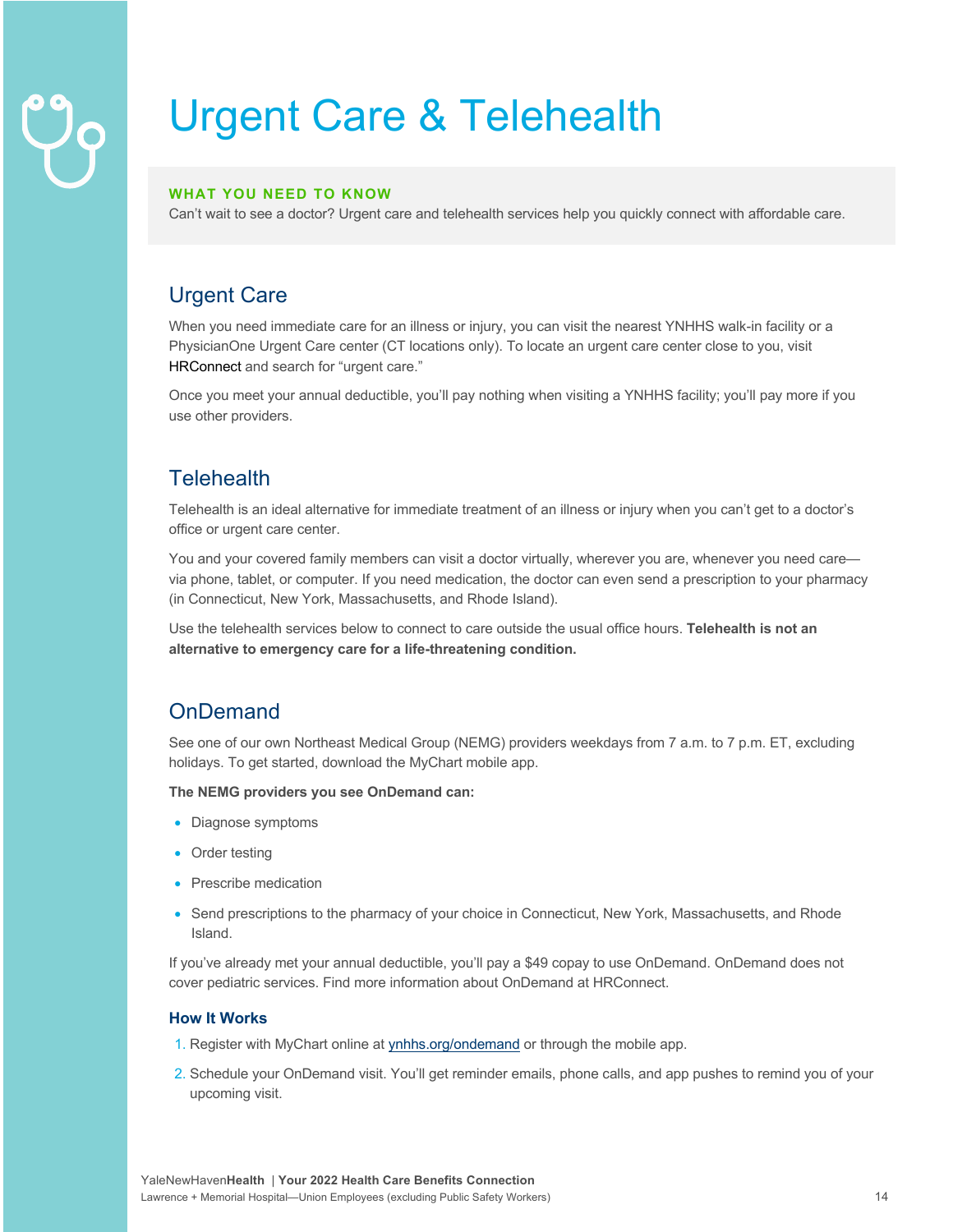- 
- 3. Complete e-Checkin on the mobile app or website 15 minutes before your visit. You'll answer questions about your medical history and insurance coverage.
- 4. Pay for your visit with a credit card, debit card, or your HSA Bank Flexible Spending Account debit card.
- 5. Join a virtual waiting room, where a medical assistant will greet you and confirm your information.
- 6. Visit your OnDemand doctor.
- 7. After your appointment, find a summary of your visit in the MyChart app.

#### When you or your child can't wait for care

LiveHealth Online is there for you 24/7/365. Pediatric services are not covered by OnDemand. Call **888-548-3432**.

#### LiveHealth Online

For pediatric services, or to see a board-certified doctor after hours, on weekends and holidays, and when you're out of state, visit LiveHealth Online (livehealthonline.com), download the mobile app or call **888-548-3432**.

If you've already met your annual deductible, you'll pay a \$49 copay to use LiveHealth Online. You can pay with a credit or debit card, including your HSA debit card or your FSA debit card. Be sure to provide your Anthem ID card information, so your claim is processed as an office visit.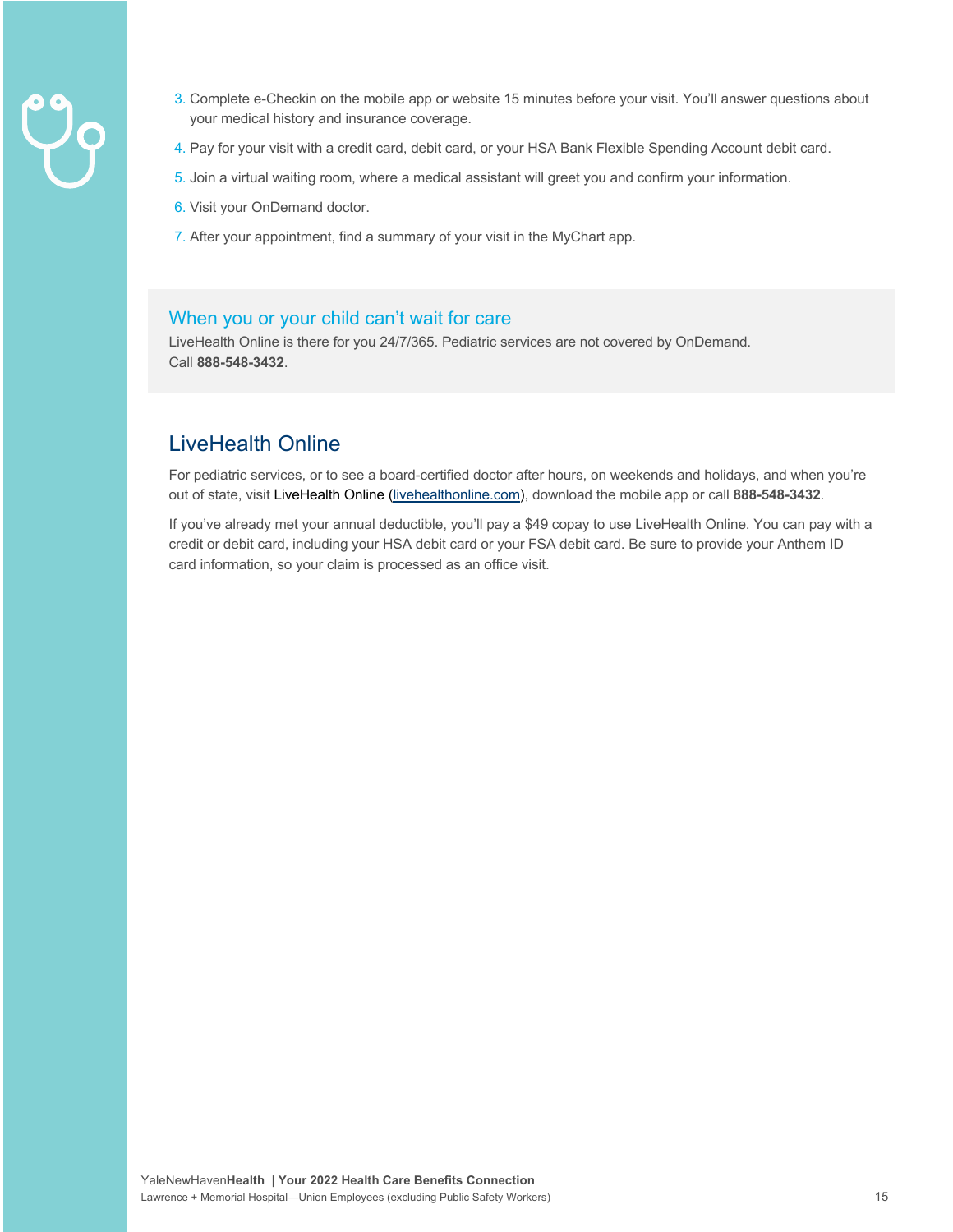## Prescription Drugs

#### **WHAT YOU NEED TO KNOW**

You automatically have prescription drug coverage through CVS Caremark when you enroll in either of the High-Deductible Health Plans. You can use your HSA or HRA to pay for your share of the cost. You can fill covered prescriptions at participating CVS retail pharmacies or through the CVS Caremark mail service.

Until the deductible is met, all covered medical and prescription costs are applied against the deductible. You will pay the actual cost of your prescription, as negotiated between CVS Caremark and the pharmacy.

#### Need to fill a prescription?

Find a participating pharmacy near you. Connect with a local pharmacy: www.caremark.com/

#### Filling Your Prescription

#### **Short-Term Medications**

You can fill up to a **30-day supply** of a prescription at more than 5,000 participating pharmacies in the Connecticut, New York, and New Jersey area (64,000 nationwide), including major pharmacy and supermarket chains and most independent drug stores. Simply present the prescription and your CVS Caremark prescription drug card.

In an emergency or if you're out of state and can't get to a participating pharmacy, you'll pay out of pocket and then file a claim for reimbursement from CVS Caremark.

#### Pay nothing for certain preventive drugs

The Affordable Care Act (ACA) makes many prescription medications, vaccines, and supplements—including contraceptives and statins—available to you at no cost.

When a generic is available and you or your doctor chooses a brand-name drug instead, you'll pay the brandname copay—plus the difference in cost between the two medications.

#### What You Pay for Fills

The High-Deductible Health Plans have a combined annual deductible for medical and prescription drug services. You'll pay the full cost of services until you meet your deductible; for prescription drugs, you'll pay the actual cost of your medication, as negotiated between CVS Caremark and the pharmacy.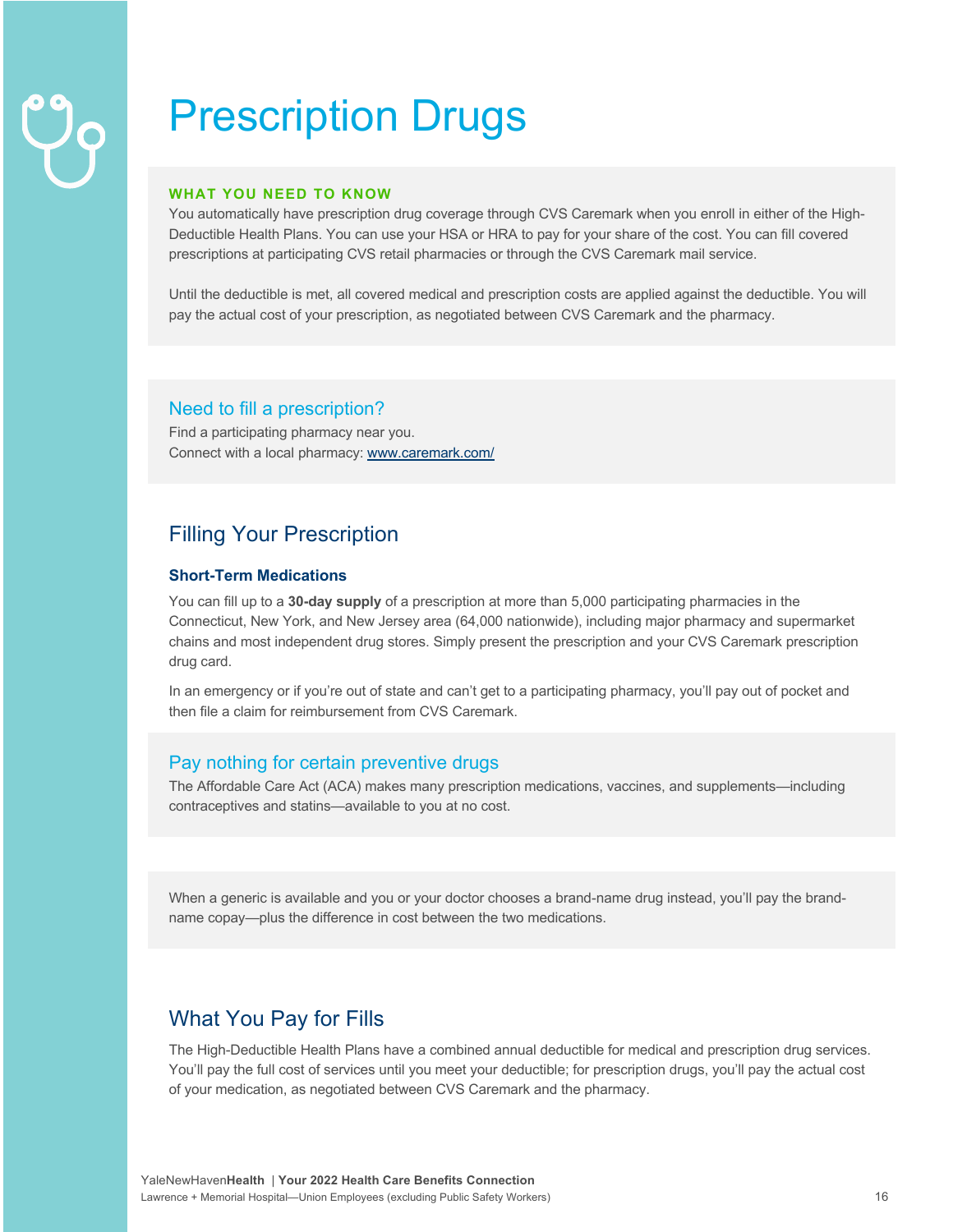

Under these plans, the most you'll pay out of pocket for medical care and prescription drugs in any calendar year is \$3,000 per individual or \$6,000 per family.

How much you'll pay for your prescription depends on the type of medication and the amount prescribed. When the cost of a drug is less than the minimum copay, you'll pay the lower amount.

#### **Tier 1: Generic**

- **30-day supply:** \$10 copay after deductible
- **31- to 90-day supply:** \$10 copay after deductible through CVS Caremark mail service (info.caremark.com/mailservice)

#### **Tier 2: Brand Name**

- **30-day supply:** \$25 copay after deductible, if the drug is on the list of preferred brand drugs (the formulary)
- **31- to 90-day supply:** \$50 copay after deductible through CVS Caremark mail service (info.caremark.com/mailservice)

#### **Tier 3: Non-Preferred Brand**

- **30-day supply:** \$40 copay after deductible, if the drug isn't on the list of preferred brand drugs (the formulary)
- **31- to 90-day supply:** \$80 copay after deductible through CVS Caremark mail service (info.caremark.com/mailservice)

#### **A Word About Specialty Drugs**

Certain high-cost specialty drugs are subject to the Advance Control Specialty Formulary. This formulary includes specialty generics and clinically effective brand therapies, and combines other specialty programs, such as Specialty Guideline Management to ensure proper utilization. For the most current formulary listing, visit the Caremark website or call CVS Caremark customer service at **877-636-0406**.

#### Preauthorization and Other Special Circumstances

#### **Compounded Medications**

Some prescriptions, including compounded drugs, require preauthorization from CVS Caremark before they can be filled. Your pharmacist will let you know if your doctor needs to make that call. Compounded drugs are covered as Tier 3 medications.

#### **Breast Cancer Drugs**

If you're taking raloxifene (brand name: Evista) or tamoxifen (brand name: Nolvadex) for primary prevention of breast cancer, these generics may be available at no cost to you through the preventive provisions of the Affordable Care Act. To learn if you qualify, your doctor will need to complete the Preventive Services Zero Cost Sharing Form and fax it to CVS Caremark.

#### **Drugs and Supplies Not Covered**

The following drugs and medical supplies are not covered by the plan:

- Medical devices and appliances
- Weight-loss drugs
- Drugs whose sole purpose is to promote or stimulate hair growth

• Experimental drugs

• Immunization agents, biological sera, blood or blood plasma

• Retin A (for those over age 28)

- Infertility medications
- Most over-the-counter drugs, vitamins, and nutritional supplements
- Ostomy supplies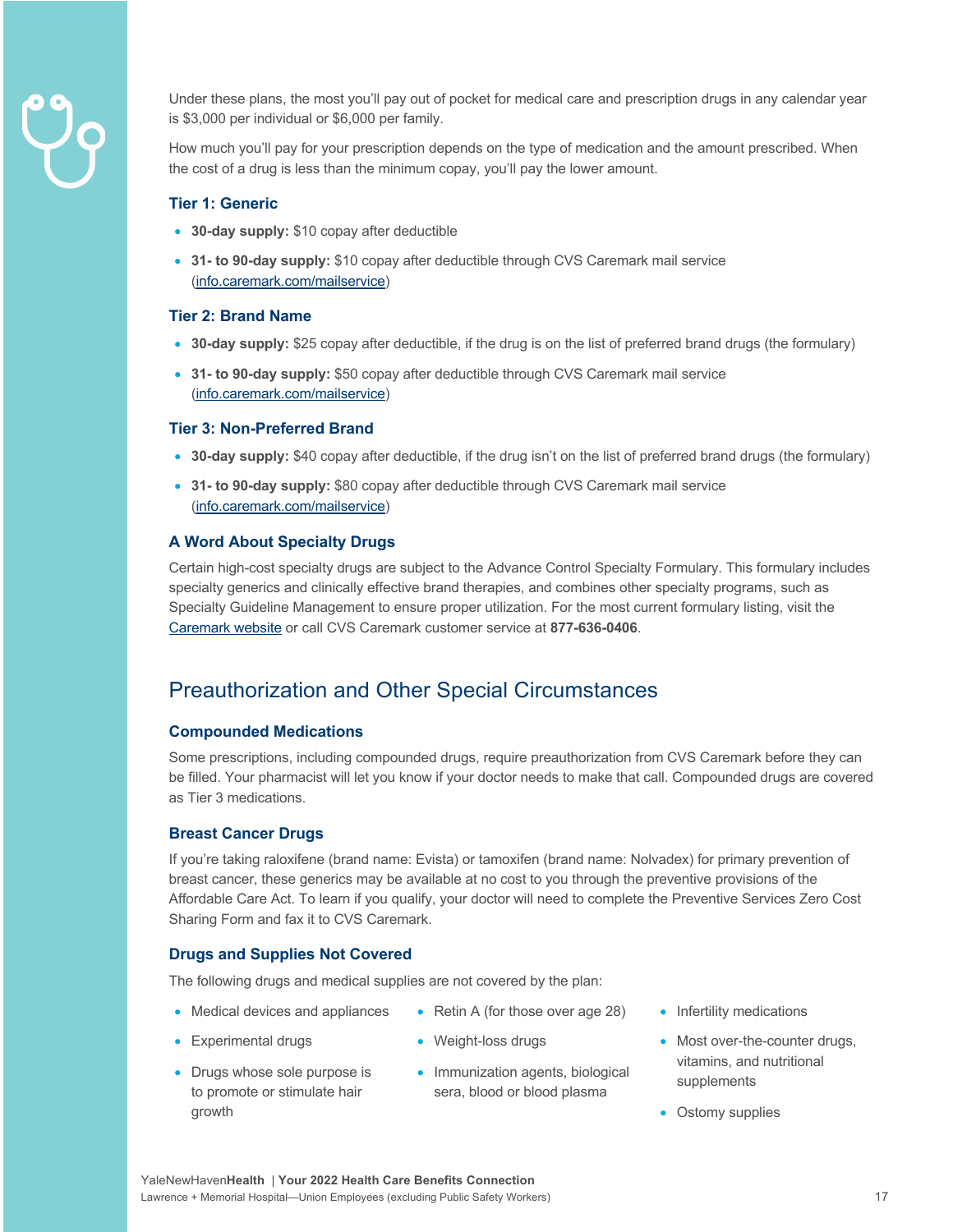## Health Care FSA

#### **WHAT YOU NEED TO KNOW**

A Health Care Flexible Spending Account (FSA) helps you set aside money to pay for health care expenses you'll have during the year. The pluses: You contribute pretax income, so you're paying no taxes on your contributions—plus, your contributions reduce your taxable income.

If you're enrolled in the HDHP and want pretax options for covering out-of-pocket dental and vision expenses, you can open a Limited-Purpose FSA. And even if you don't enroll in a medical plan, you can contribute to a full Health Care FSA to help you cover medical, prescription drug, dental, and/or vision out-of-pocket-expenses.

#### How It Works

When you elect your benefits as a new employee or during annual open enrollment, you choose your FSA contribution level for the calendar year (up to \$2,750 in 2022).

**Important information about your 2021 and 2022 FSA!** Due to a temporary pandemic relief rule, there is no limit on the Health Care FSA balance you can roll over from 2021 into 2022. For example, if you have \$700 balance at the end of this year, you can carry it all over into 2022 (the usual limit is \$550).

During every open enrollment period, you'll elect the amount you want to contribute to your FSA the following year. Your election does not automatically roll over from year to year.

Your pretax paycheck contributions are deposited directly into your FSA, which is administered by HSA Bank.

You can use your FSA to pay for eligible expenses, including:

- Copays and coinsurance
- Prescription drugs and over-the-counter medications (with a doctor's prescription)
- Medical equipment, like crutches, and supplies such as bandages
- Vision care, like eyeglasses and contact lenses
- Dental expenses, such as fillings and braces

When you have eligible expenses, you can use your FSA debit card to pay for them. Or, you can submit receipts and file a claim for reimbursement.

Please keep in mind that you cannot reimburse yourself for the same expense with money from both your HRA and FSA.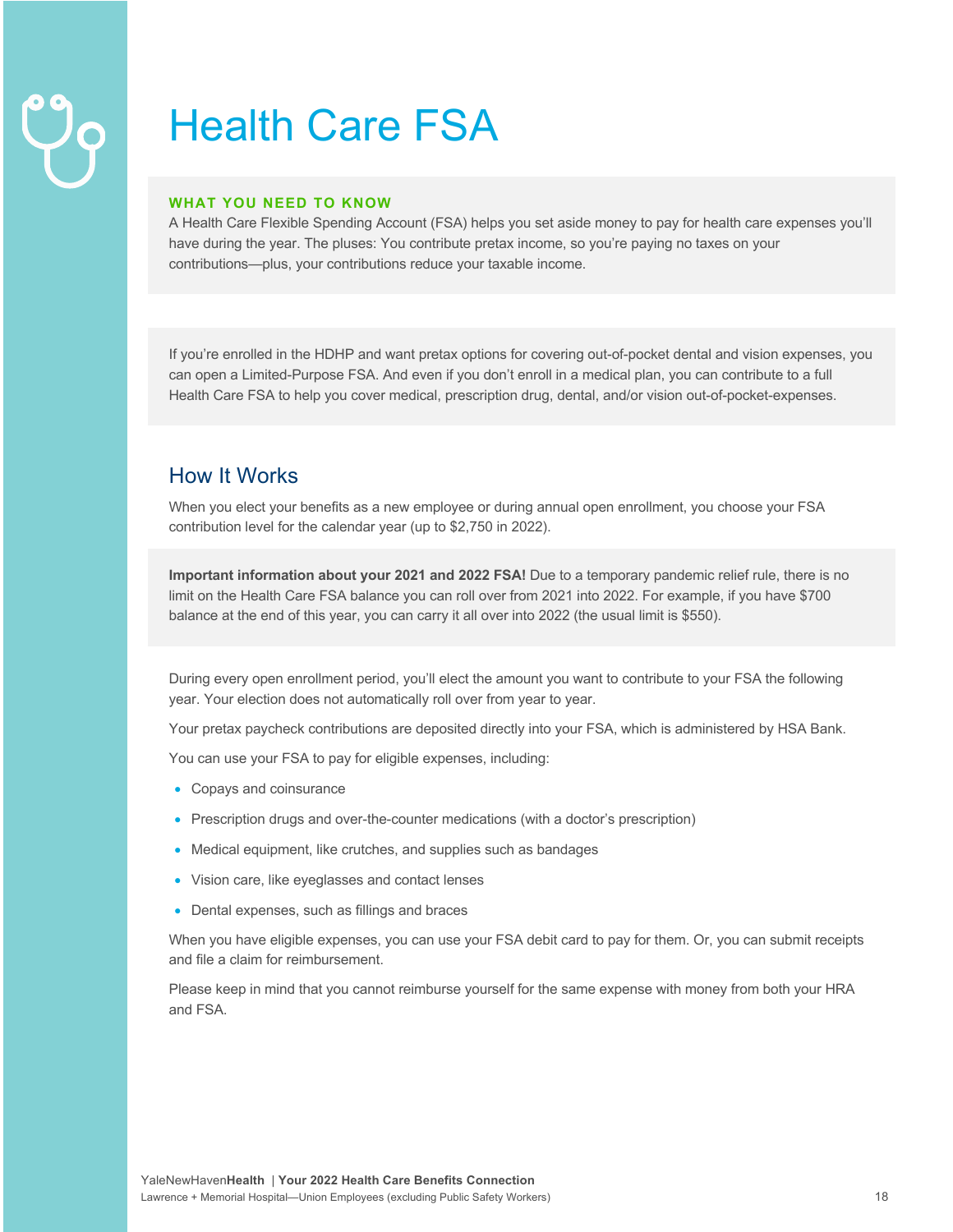

#### Limited-Purpose FSA

If you enroll in the HDHP with HSA, you can contribute to the Limited-Purpose FSA. This account works the same way the full Health Care FSA works, with one exception: It is for dental and vision expenses only.

#### Managing Your Account

You set up and manage your FSA on the HSA Bank website (www.hsabank.com) or via the mobile app. Then, you can upload receipts and submit claims, pay providers, and track your account balance and transactions.

You have until March 31 of the following year to submit receipts for reimbursement.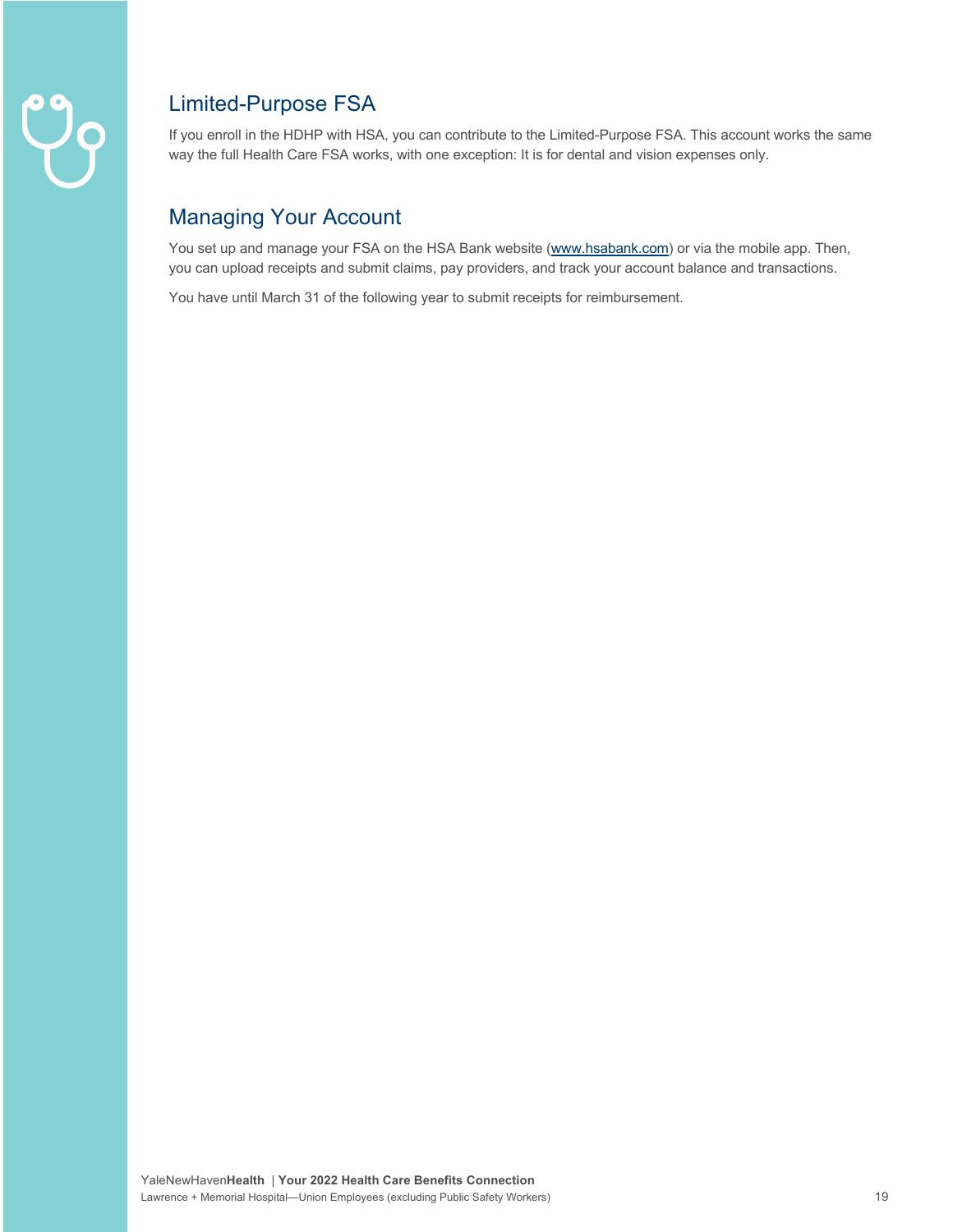### Dental Benefits

#### **WHAT YOU NEED TO KNOW**

You can choose from two Cigna dental plans that cover all your dental needs, from routine exams and cleanings to major services like bridgework, crowns, and orthodontia. Although you may see any dentist you like, when you visit a Cigna Dental network dentist, you'll pay less and you won't have to file a claim.

#### Find a participating dentist

The Cigna website makes it simple to locate a participating dentist in your area. Connect with a network dentist: hcpdirectory.cigna.com

#### Plan Features

Choose from two plans: **Cigna Dental Option 1** (Basic) or **Cigna Dental Option 2** (Enhanced).

Both plans feature:

- A nationwide network of Cigna dentists
- Discounted rates for using participating Cigna network dentists
- Preventive and diagnostic care at no cost to you
- Coverage for restorative services and orthodontia

The key difference: Option 2 provides a higher annual maximum benefit and higher levels of coverage for basic restorative and orthodontic services. Its higher benefit levels will cost you more per paycheck.

You can also choose to waive dental coverage.

#### Know Before You Go

Before you sit down for a procedure that will cost more than \$200, contact Cigna to request a pretreatment review of benefits. That way, you'll know how much the plan will cover, and how much you'll need to pay.

#### How the Plans Compare

Here's what you'll pay after you've satisfied your calendar-year deductible, except as noted.

| <b>Plan Feature</b>                                                        | <b>Option 1 (Basic)</b>           | <b>Option 2 (Enhanced)</b>        |
|----------------------------------------------------------------------------|-----------------------------------|-----------------------------------|
| <b>Annual Deductible*</b>                                                  | Individual: \$50<br>Family: \$150 | Individual: \$50<br>Family: \$150 |
| Individual Maximum Calendar-Year<br><b>Benefit*</b> (excludes orthodontia) | \$1.200                           | \$1,500                           |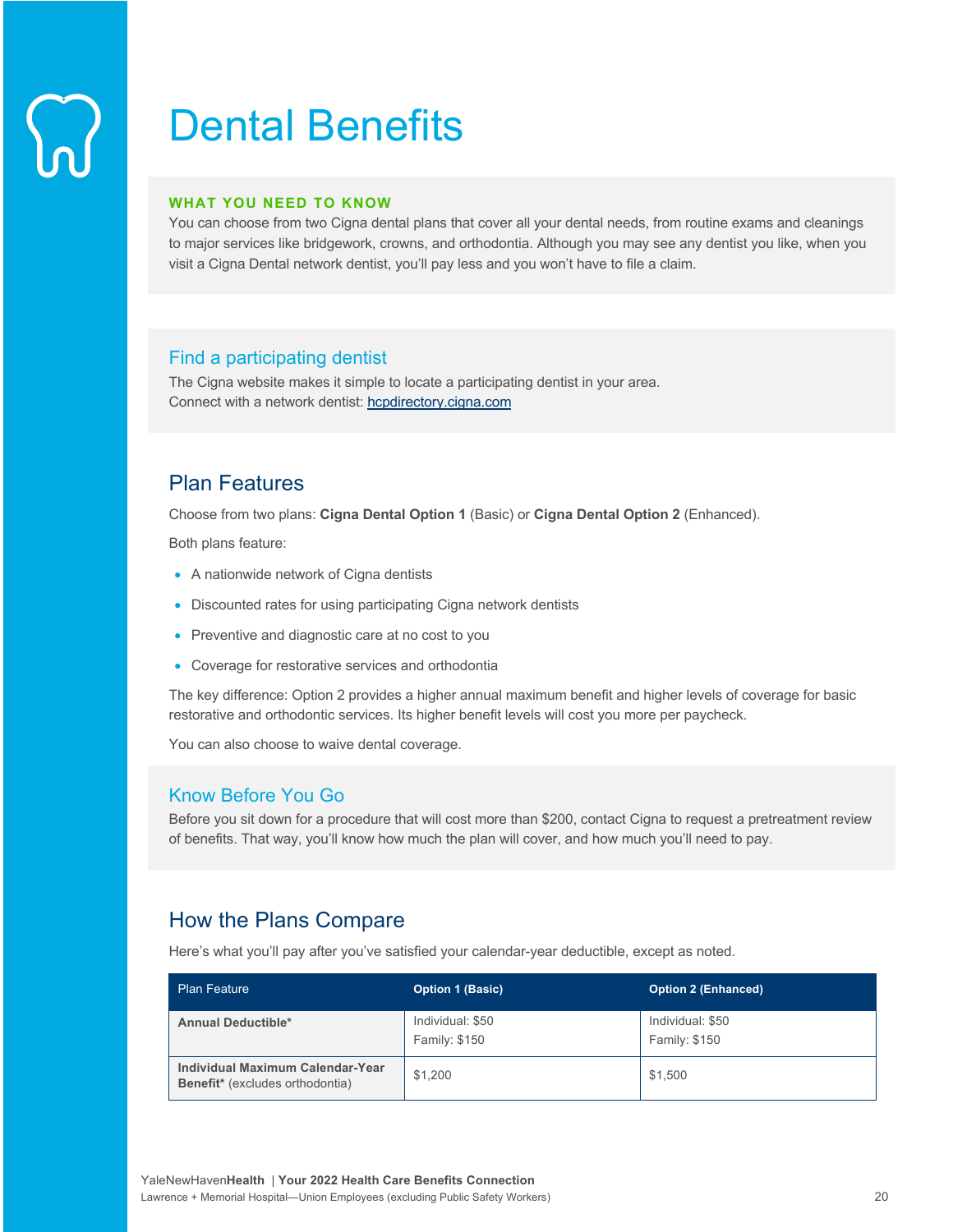| <b>Plan Feature</b>                                                                                                                                  | <b>Option 1 (Basic)</b>                                                                | <b>Option 2 (Enhanced)</b>                                                             |
|------------------------------------------------------------------------------------------------------------------------------------------------------|----------------------------------------------------------------------------------------|----------------------------------------------------------------------------------------|
| <b>Preventive &amp; Diagnostic Care</b><br>Services (no deductible) includes<br>routine exams, cleanings, x-rays,<br>sealants, and other services    | \$0                                                                                    | \$0                                                                                    |
| Basic Restorative Care such as<br>fillings, oral surgery, extractions, root<br>canals, periodontics, and repairs to<br>dentures, bridges, and crowns | 20% coinsurance after deductible                                                       | 10% coinsurance after deductible                                                       |
| Major Restorative Care such as<br>dentures, bridges, crowns, and<br>implants                                                                         | 40% coinsurance after deductible                                                       | 40% coinsurance after deductible                                                       |
| Orthodontia                                                                                                                                          | 40% coinsurance after deductible<br>Lifetime maximum benefit (per<br>person):* \$1,000 | 40% coinsurance after deductible<br>Lifetime maximum benefit (per<br>person):* \$1,500 |

\*All plan deductibles and maximums (dollar and occurrence) cross-accumulate between in-network and out-of-network unless otherwise noted.

For additional details about covered services, including what the plan pays if you use an out-of-network provider or facility, exclusions, and limitations, visit HRConnect to view the summary plan description (SPD).

#### **If You Use an Out-of-Network Dentist**

- You may pay more for services because non-participating dentists have not negotiated fee discounts with Cigna.
- You may need to pay the dentist yourself and then submit a claim to be reimbursed by Cigna.
- If you need to submit a dental claim yourself, ask your dentist for a standard American Dental Association claim form.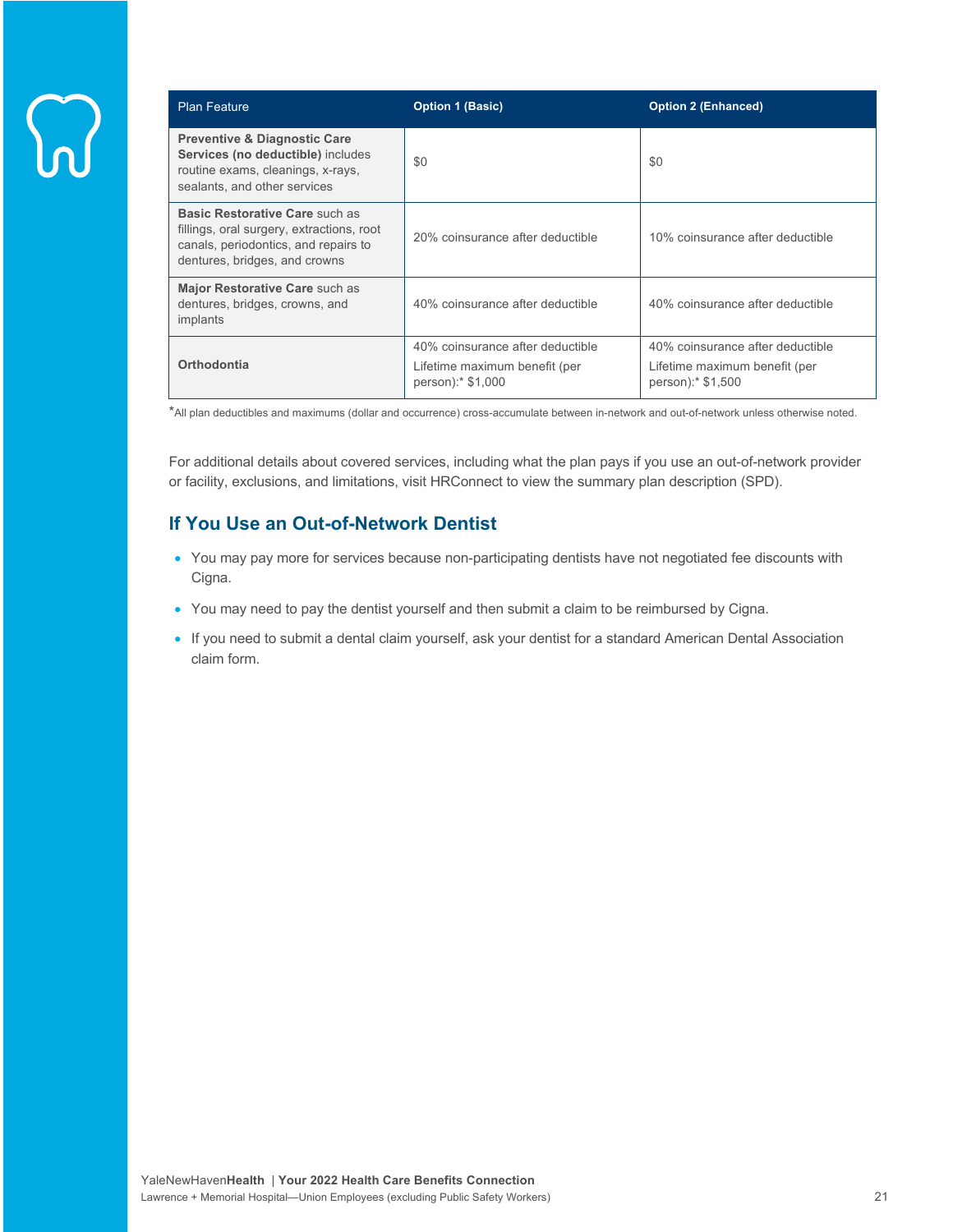### Vision Benefits

#### **WHAT YOU NEED TO KNOW**

The vision plan from Vision Service Plan (VSP) helps cover an annual eye exam and a pair of glasses or contact lenses every calendar year for you and any family member on your plan. Although you can receive care from any vision service provider you choose, you'll always pay less when you see a participating VSP provider.

#### Find a Participating Doctor

You'll maximize your benefits and pay less out of pocket when you see a VSP doctor. Connect with a network doctor: www.vsp.com

### Plan Benefits

Unless indicated, amounts shown are what the plan pays.

| <b>Plan Feature</b>                           | <b>In-Network Benefit</b>                                                                                                                                                  | <b>Out-of-Network Benefit</b>                                                                                           |
|-----------------------------------------------|----------------------------------------------------------------------------------------------------------------------------------------------------------------------------|-------------------------------------------------------------------------------------------------------------------------|
| Eye exam (every 12 months)                    | 100% after \$10 copay                                                                                                                                                      | Up to \$50                                                                                                              |
| Corrective lenses (every 12 months)           | 100% after \$10 copay for lenses, \$25<br>copay for frames <sup>1</sup><br>Standard progressive: \$50<br>Premium progressive: \$80-\$90<br>Custom progressive: \$120-\$160 | Single vision: Up to \$50<br>Lined bifocals, trifocals: Up to \$75<br>Trifocals: Up to \$100<br>Progressive: Up to \$75 |
| Frames (every 12 months)                      | Up to \$170, plus 20% discount                                                                                                                                             | Up to \$70                                                                                                              |
| Contact lenses (every 12 months) <sup>2</sup> | \$125, plus 15% discount on VSP<br>doctor services                                                                                                                         | Up to \$105                                                                                                             |

<sup>1</sup> Standard lenses, including glass or plastic single vision, bifocal, or trifocal and polycarbonate lenses for dependent children.

<sup>2</sup> When you select contact lenses instead of glasses.

For additional details about covered services, exclusions, and limitations, visit HRConnect to view the summary plan description (SPD).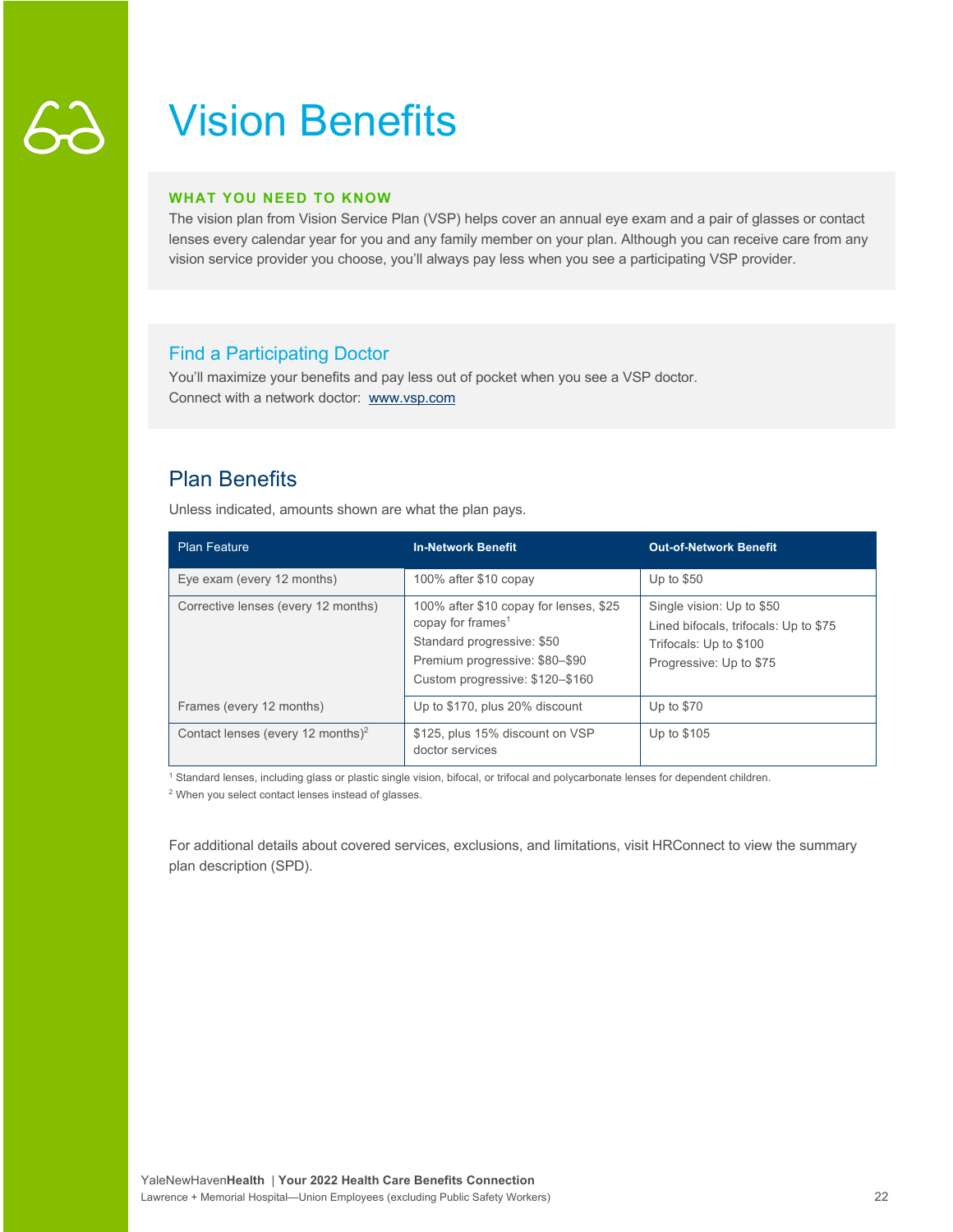### Employee & Family Resources

#### **WHAT YOU NEED TO KNOW**

Because life doesn't come with a playbook, the Employee and Family Resources (EFR) program, administered by Beacon Health Options, is here for you 24/7, at **no cost**. EFR connects you to the confidential support, referrals, information, and other resources you need to get you through the good and not-so-good times.

#### Got more than you can handle?

Call toll-free, 24/7. 877-275-6226

#### Program Features

EFR is our employee assistance and work/life program, and it provides free, 24/7, confidential services and resources to you and members of your family.

#### **What can you use it for?**

- Get help dealing with relationship issues, anxiety and depression, substance abuse, and more.
- Have up to six free sessions with a licensed counselor.
- Get referrals to legal and financial services.
- Locate the perfect summer camp for your kids or an adult day care provider to watch an elderly parent while you're at work.
- Find resources, like videos, articles, and webinars covering a variety of topics, on the Beacon Health Options website (www.achievesolutions.net/ynhhs).

Consider reaching out to a Beacon counselor for up to six free visits before accessing your Anthem behavioral health benefits, which require a copay.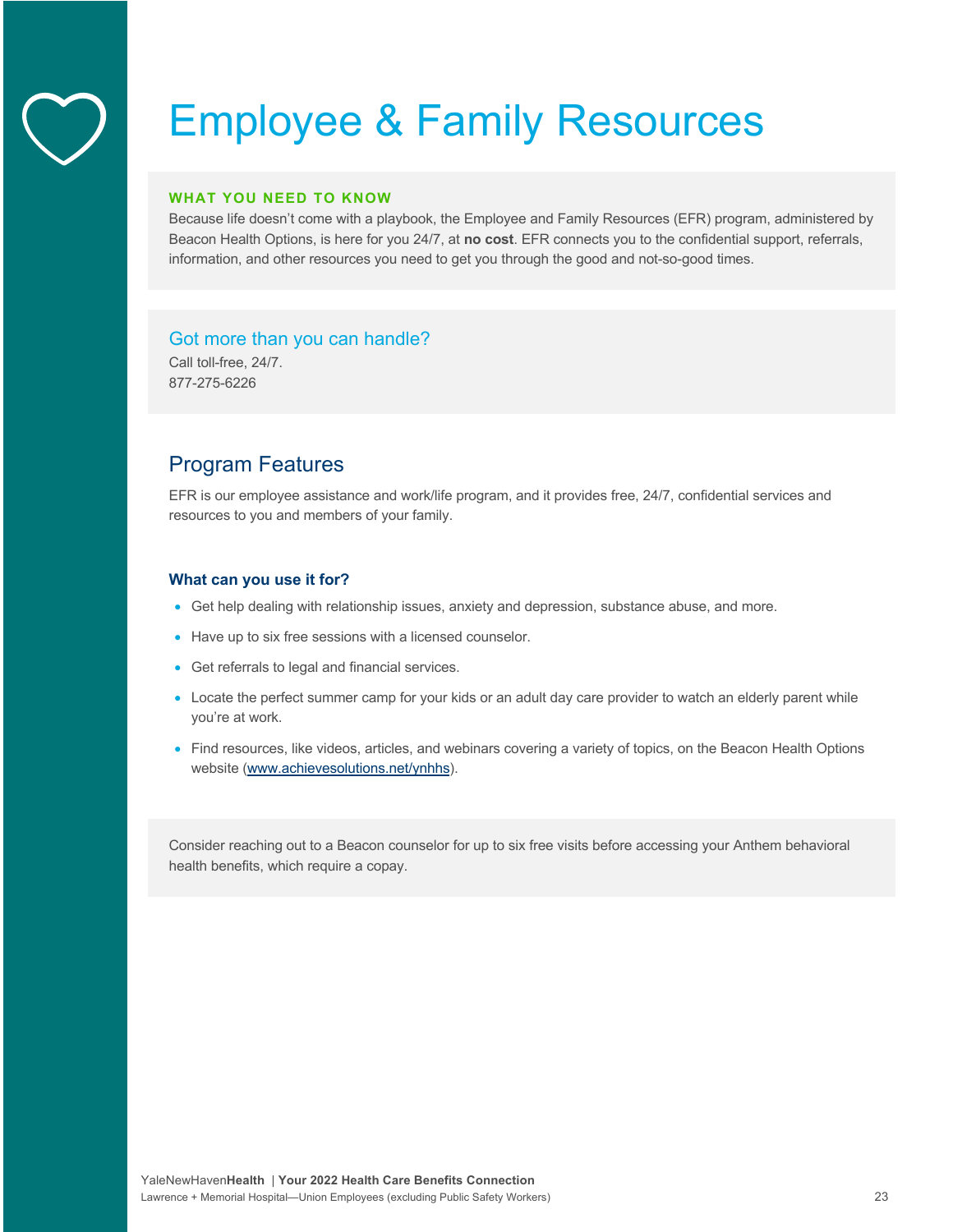## Education Support for Children

#### **WHAT YOU NEED TO KNOW**

When your child needs extra learning support or help taking that next educational leap, connect with the experts at Bright Horizons for free guidance and resources that address their unique needs.

### Special Needs Help

If your child is having trouble focusing, lagging behind developmentally, or struggling with social skills, you'll find personalized help from a compassionate Bright Horizons Special Needs™ advisor. You can also watch webinars to learn what you need to successfully guide and advocate for your child's education.

#### College Advising

For students preparing to apply to college, there's College Coach. Offering expert guidance on the college admissions and financial aid process, college admissions consultants can help your child identify best-fit schools and review college admission essays.

To get started, visit Bright Horizons (clients.brighthorizons.com/ynhhs).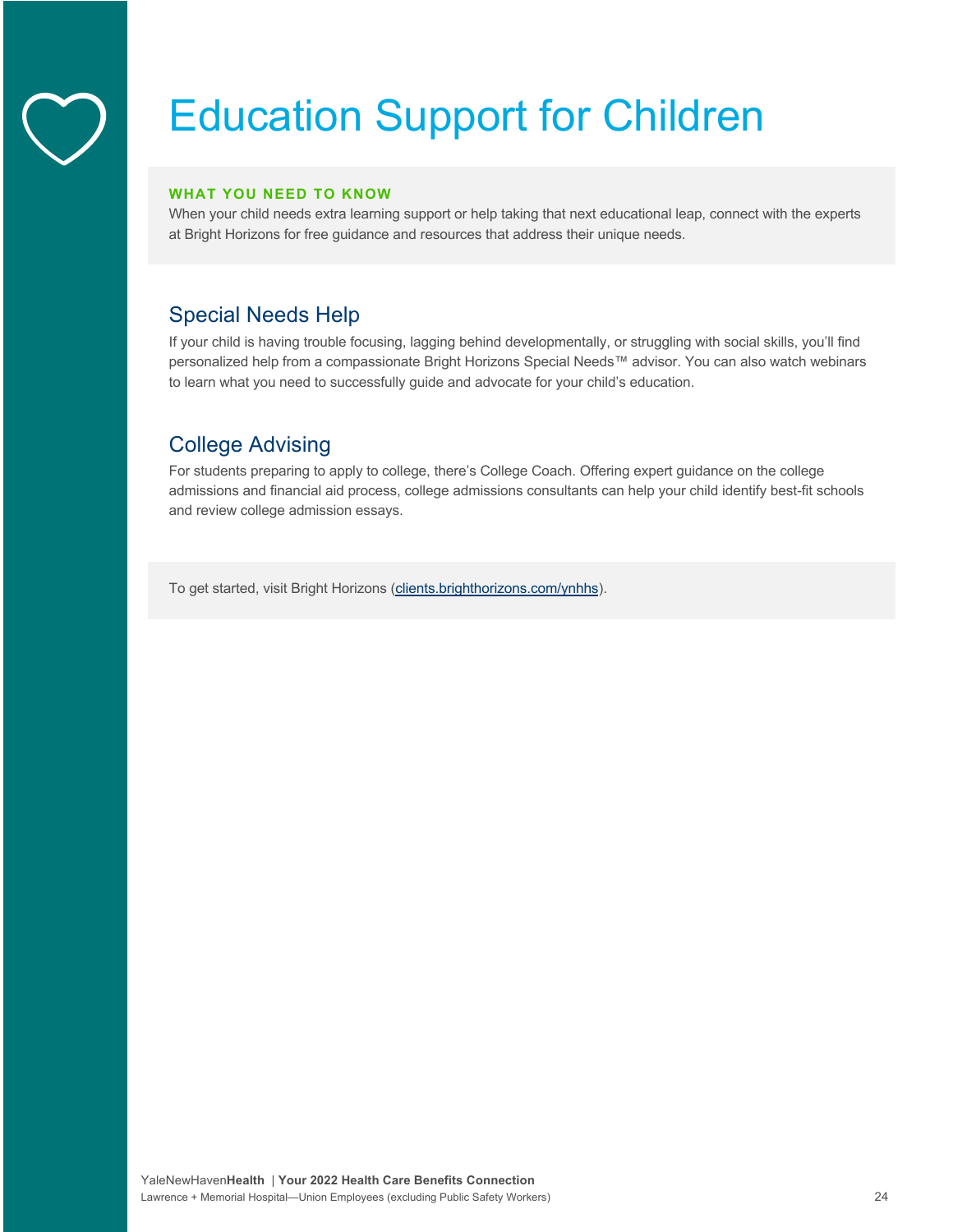### Dependent Care FSA

#### **WHAT YOU NEED TO KNOW**

Setting aside pretax dollars in a Dependent Care Flexible Spending Account (FSA) can help you save on child and adult day care expenses. The Dependent Care FSA covers eligible dependent care expenses, including child and adult day care while you work, and preschool, summer camp, and before- and after-school programs.

#### How It Works

When you elect your benefits as a new employee or during annual open enrollment, you choose your FSA contribution level for the calendar year (up to \$5,000 if you and your spouse file joint tax returns; \$2,500 if you file separately).

You'll need to elect your contribution level during open enrollment each year (as long as you have an FSA), because FSA elections don't roll over from year to year.

Your pretax paycheck contributions are deposited directly into your Dependent Care FSA, which is administered by HSA Bank.

#### Managing Your Dependent Care FSA

You set up and manage your FSA on the HSA Bank website (www.hsabank.com) or via the mobile app. You have the option to pay dependent care expenses directly from your FSA, with your HSA Bank debit card, or submit receipts and be reimbursed for expenses you pay out of pocket.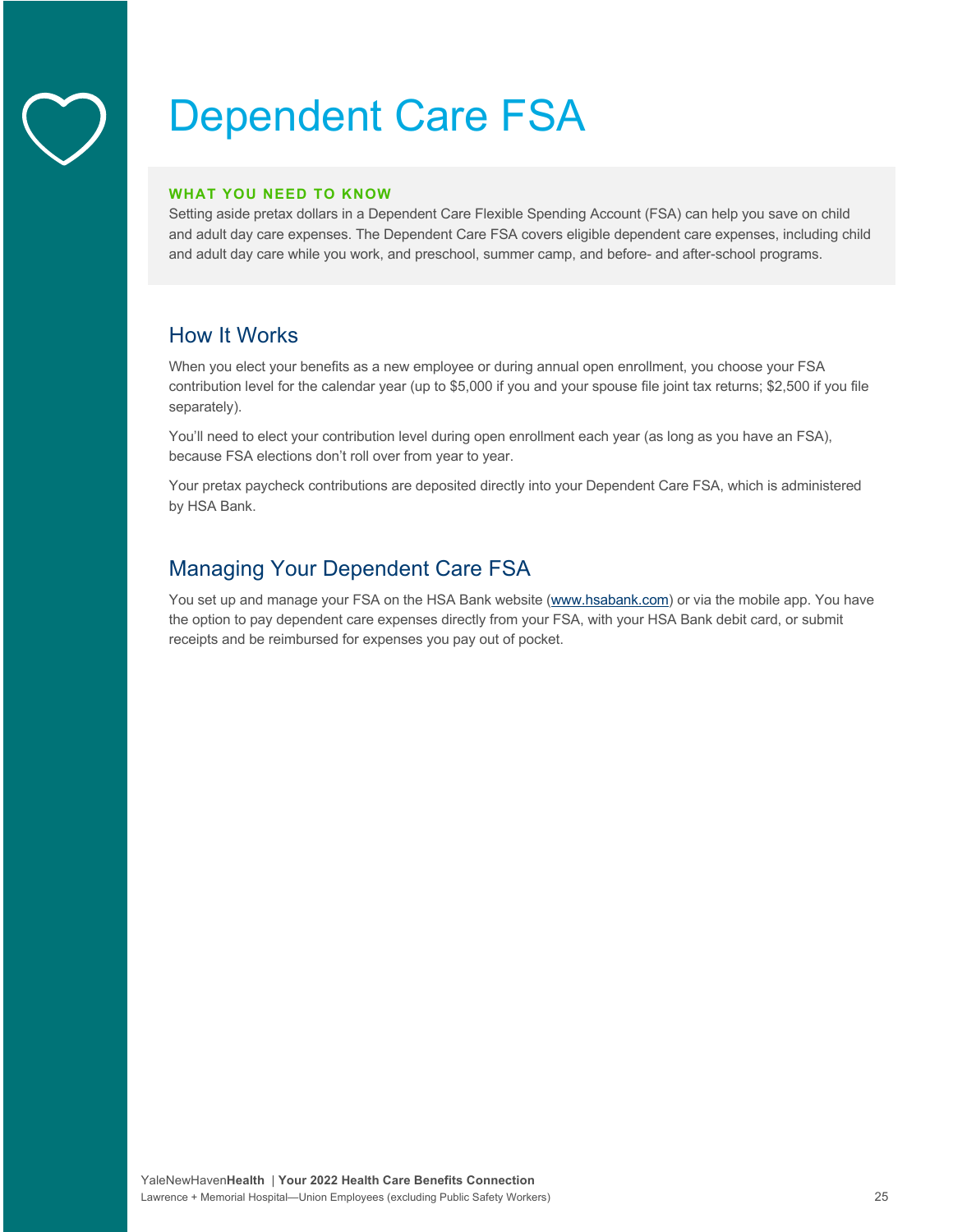

### **Contacts**

#### **Enrolling & Benefits Information**

**HRConnect** Monday–Friday, 7:30 a.m. to 5 p.m. ET 844-543-2147 203-200-3838 (fax) ynhhs.org/hrconnect

#### **Medical Benefits**

**Anthem Blue Cross and Blue Shield** 844-412-2983 www.anthem.com/

**COBRA** bswift 866-365-2413 ynhhsbenefits.com

**Telehealth** OnDemand 833-483-5363 ynhhs.org/ondemand

**LiveHealth Online** 888-548-3432 livehealthonline.com/

#### **Prescription Drug Benefit**

**CVS Caremark** 800-776-1355 www.caremark.com

#### **Dental Benefit**

**Cigna** 800-244-6224 my.cigna.com

#### **Vision Benefit**

**Vision Service Plan (VSP)** 800-877-7195 www.vsp.com

#### **Employee & Family Support Benefits**

**Employee assistance and work/life program** Beacon Health Options 877-275-6226 achievesolutions.net/ynhhs

**Education support for children** Bright Horizons For children who need extra help: clients.brighthorizons.com/ynhhs For individual advising: ynhhsbrighthorizons.torchlight.care

**College Coach**  888-527-3550 ynhh@getintocollege.com passport.getintocollege.com Employer Username: YNHHS Password: Benefits4You

#### **Voluntary Benefits**

**YNHHS Voluntary Benefits** 866-874-2837 http://ynhhsvoluntarybenefits.com/

#### **Financial Benefits**

**Dependent Care FSA Health Care FSA** HSA Bank 844-650-8936 866-357-6232 (Spanish) www.hsabank.com Chat 8:30 a.m. – 5 p.m. CT askus@hsabank.com

**Disability and family/ medical leave** Equitable (Disability) 866-274-9887 equitable.com

#### **Family/medical leave**

The Hartford (FMLA) 888-301-5615 www.thehartford.com/employeebenefits/employees

**Retirement 403(b)** Mutual of America 860-659-3610 www.mutualofamerica.com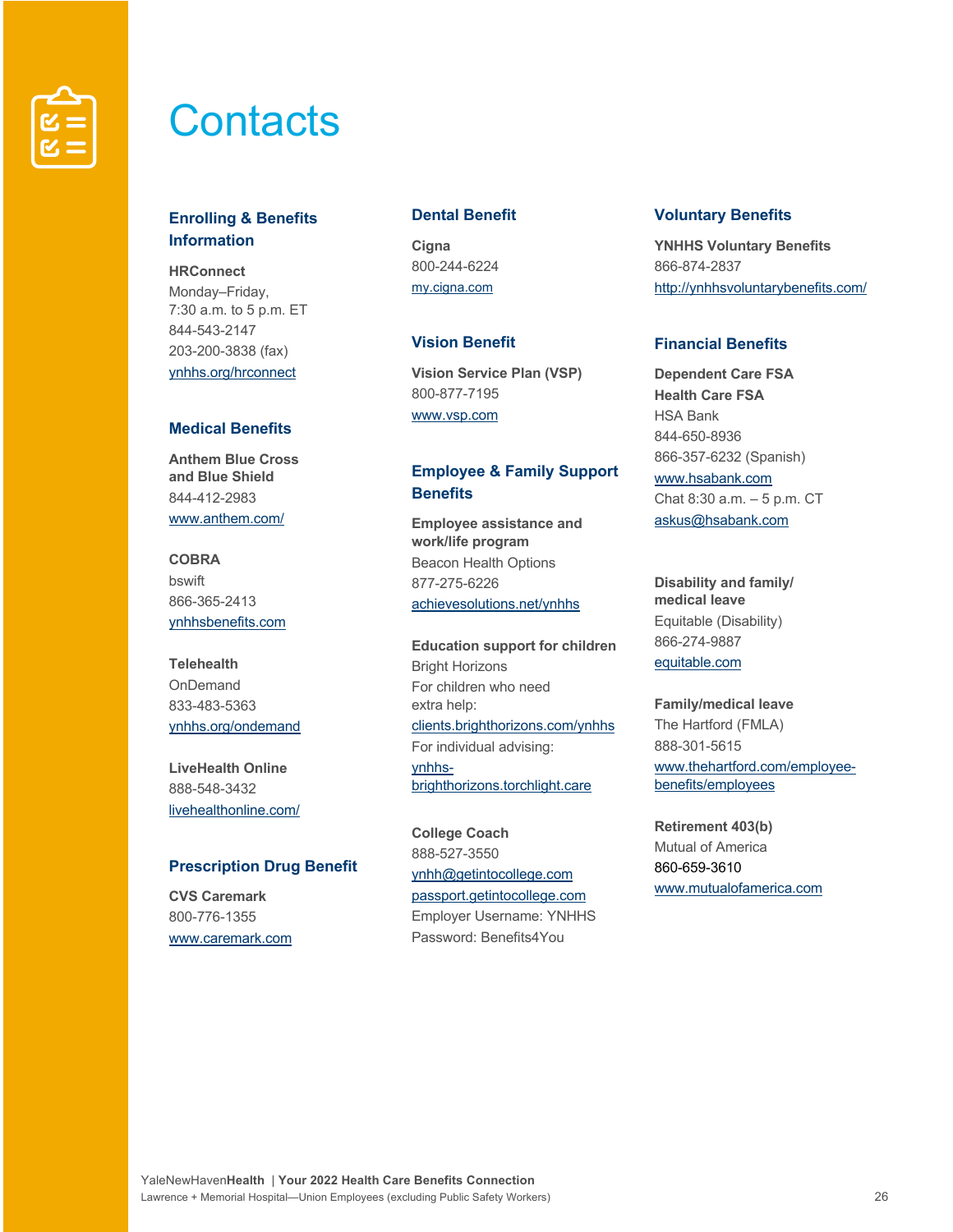

### Terms to Know

#### **Claims Administrator**

The insurance company or third party that reviews, approves, and pays benefits claims.

#### **Coinsurance**

Once you've met your annual deductible, coinsurance is the percentage of costs you'll pay out of pocket for services covered by your plan (until you meet your out-of-pocket maximum for the year).

#### **Copay**

The fixed amount you pay for an in-network service.

#### **Deductible**

The amount you must pay for covered health services each year before the plan begins to pay its share of costs. The deductible may not apply to some services, including preventive care, in-network doctor visits, and services billed by a YNHHS facility.

Each family member covered under the plan must meet the deductible each calendar year. The deductible does not include copays, amounts exceeding the maximum allowable amount (MAA), prescription drug expenses, or expenses not covered by the plan.

*Example: The individual deductible for the High-Deductible Health Plan is \$2,000. When two covered members of your family have each met their \$2,000 deductible, the \$4,000 family deductible for the year will have been met.*  After you meet the deductibles, the plan will pay its share of costs for all covered family members during that *calendar year.* 

#### **Dependent Children Over Age 26**

You can continue coverage for your fully handicapped dependent child past the child's 26th birthday only if you submit proof within 31 days of the child's 26th birthday that the child is disabled. Coverage will end in the following situations: when your child is no longer handicapped, if you do not provide proof of continued disability, if you fail to have any required exam for that child, or when dependent coverage terminates for any other reason.

#### **Diagnostic Care**

Specific care and/or procedures that help a doctor investigate symptoms or test results and make a diagnosis.

*Example: You typically receive preventive care during an annual checkup. If a preventive screening yields an abnormal result, you may receive diagnostic care to determine why.* 

#### **Health Reimbursement Account (HRA)**

An account offered in conjunction with the HDHP for employees enrolled in Medicare or TRICARE. Your employer contributes to your HRA. As you receive services throughout the year, you pay out of pocket for expenses like coinsurance, copays, and other services, and then get reimbursed from your HRA up to the amount of your existing balance. Unlike an HSA, the HRA is not portable; you can't take it with you if you leave your employer or change medical plans.

#### **Health Savings Account (HSA)**

A special account that's typically paired with a high-deductible health plan (HDHP). You and/or your employer contribute to the account, and you can use these funds to cover qualified healthcare expenses, including your annual deductible, copays, and coinsurance. Annual contributions for individuals and families are set by the IRS. The money in your HSA is yours to use into retirement, even if you change plans or employers.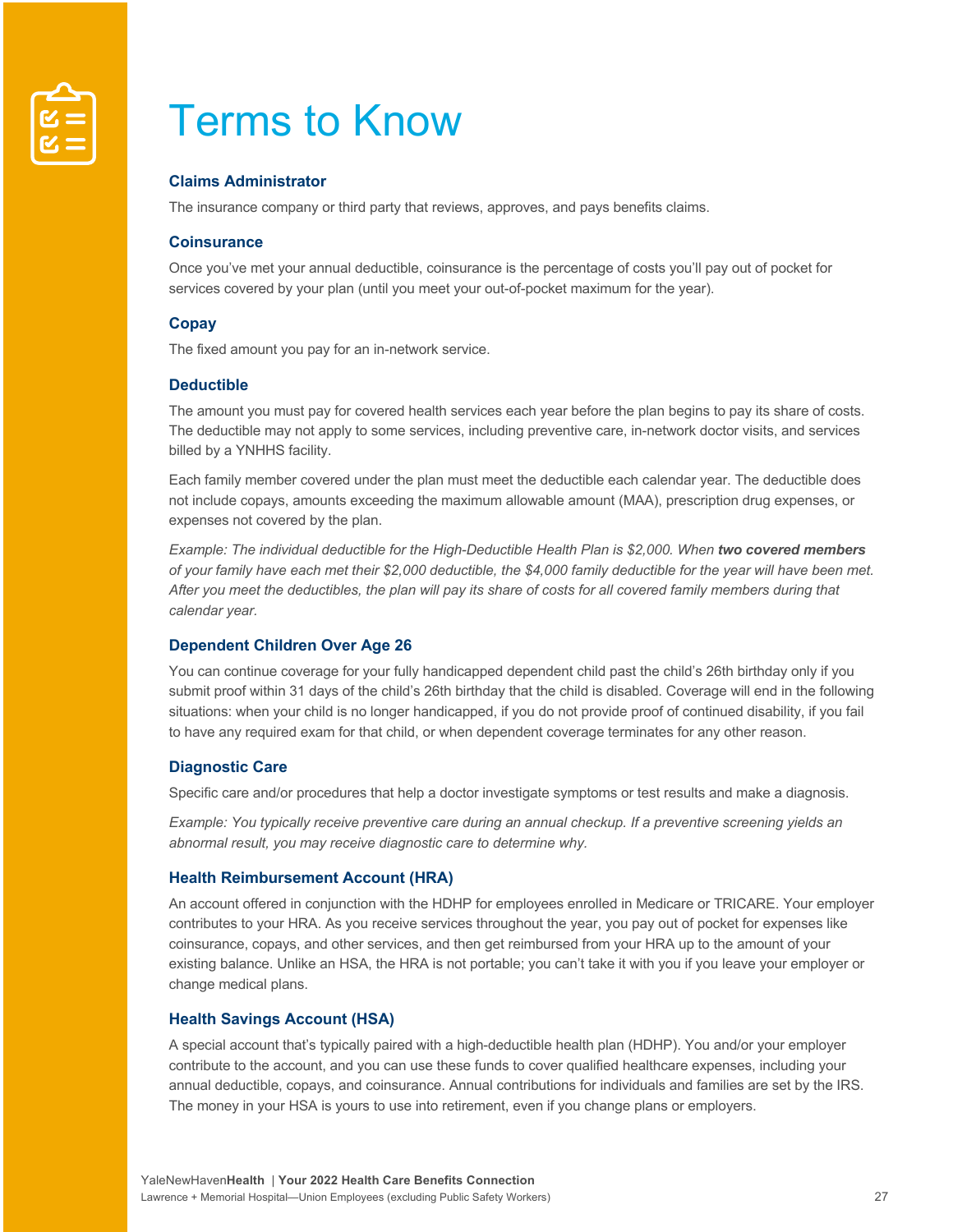

#### **High-Deductible Health Plan (HDHP)**

A health plan with a higher annual deductible than most PPO plans, but it doesn't begin to share the costs for covered services until you meet the \$4,000 annual deductible. To help you cover these costs, you can use funds in the Health Savings Account (HSA) or Health Reimbursement Account (HRA) that's paired with your HDHP.

#### **In-Network Provider**

The facilities, providers, and suppliers that Anthem Blue Cross and Blue Shield has contracted with to provide health care services.

#### **Maximum Allowable Amount (MAA)**

The maximum amount that Anthem will pay for a covered service or the billed charge—whichever is lower. Applies to out-of-network services only.

#### **Out-of-Network Provider**

Any provider or facility that has not contracted with Anthem Blue Cross and Blue Shield and is not part of Anthem's Century Preferred Network. Anthem will pay up to the MAA for these services, and all claims will be subject to applicable deductibles and coinsurance.

#### **Out-of-Pocket Costs**

Any cost or fee that you pay for medical services, prescription drugs, or medical supplies. These include your annual deductible, and copays and coinsurance.

#### **Out-of-Pocket Maximum**

The most you will pay in a calendar year for medical or prescription drug expenses. Once the out-of-pocket maximum has been met, the play pays 100% of covered expenses for the covered person or family for the remainder of the calendar year, including copays and expenses that are applied toward the annual deductible.

The out-of-pocket maximum does not include benefit reductions due to failure to precertify, covered expenses paid at 100%, expenses exceeding the MAA, expenses not covered by the plan, or employee premium contributions.

#### **Preferred Provider Organization (PPO)**

Doctors, hospitals, and other providers who have agreed to negotiated fees with Anthem. Typically, you'll pay less than you would for services from a non-PPO provider.

#### **Preventive Care**

Screenings, annual checkups, and patient counseling to prevent illness, disease, or other health problems. Under the Affordable Care Act (ACA), all health plans must cover certain preventive health services at no cost to the patient. Some prescription drugs are also considered preventive under the ACA and are covered at 100%.

#### **Primary Care Physician**

A medical doctor who provides or coordinates health services for a patient. Primary care physicians are typically aligned with internal medicine, general or family medicine, and pediatrics practices.

#### **Prior Authorization**

A decision reached by your health plan—before services are performed or purchases are made—that a health care service, treatment plan, prescription drug, or durable medical equipment is medically necessary. Your plan may require prior authorization for certain services, except in an emergency. Prior authorization is not a promise that your plan will cover the cost. Prior authorization for prescription drugs ensures medications are safe and being prescribed for FDA-approved uses.